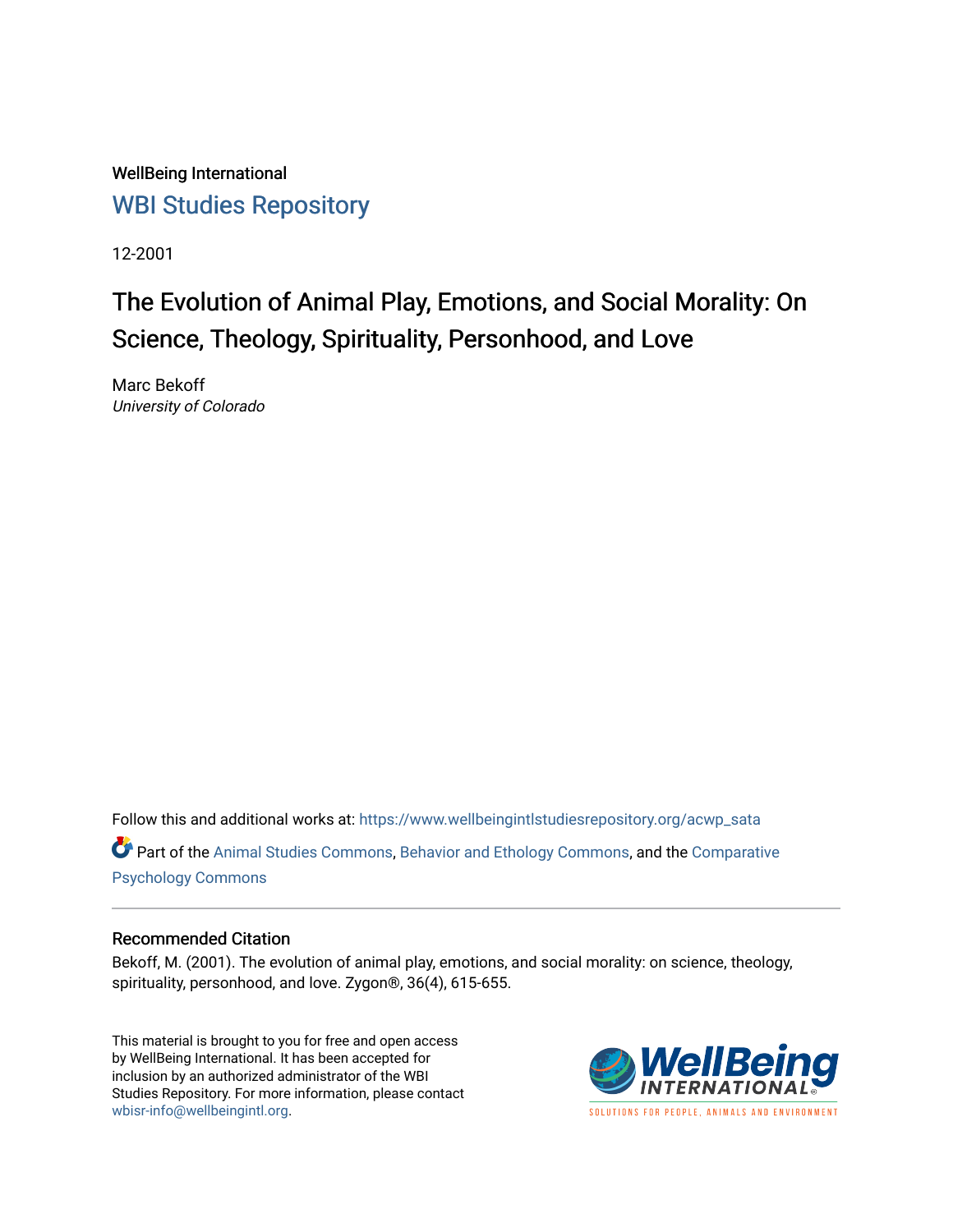# **The Evolution of Animal Play, Emotions, and Social Morality: On Science, Theology, Spirituality, Personhood, and Love**

Marc Bekoff University of Colorado

#### **KEYWORDS**

animal emotions, animal play, biocentric anthropomorphism, critical anthropomorphism, personhood, social morality, spirituality

#### ABSTRACT

*My essay first takes me into the arena in which science, spirituality, and theology meet. I comment on the enterprise of science and how scientists could well benefit from reciprocal interactions with theologians and religious leaders. Next, I discuss the evolution of social morality and the ways in which various aspects of social play behavior relate to the notion of "behaving fairly." The contributions of spiritual and religious perspectives are important in our coming to a fuller understanding of the evolution of morality. I go on to discuss animal emotions, the concept of personhood, and how our special relationships with other animals, especially the companions with whom we share our homes, help us to define our place in nature, our humanness. It is when we take the life of another being in the ritual of compassionately euthanizing them ("putting them to sleep") that who we are in the grand scheme of things comes to the*  fore. I end with a discussion of the importance of ethological studies, behavioral research in which a *serious attempt is made to understand animals in their own worlds, inquiries in which it is asked, "What is it like to be another species?" Species other than nonhuman primates need to be studied. I plead for developing compassionate, heartfelt, and holistic science that allows for interdisciplinary talk about respect, grace, spirituality, religion, love, Earth, and God.*

# **SOME PERSONAL REFLECTIONS: EMBODIMENT, EMERGENCE, AND A SOCIAL PHENOMENON KNOWN AS "MARC"**

*Who am I? What am I? Where am I? When am I?* Asking these questions is a useful way to begin my discussion of my spiritual quest in which I want to bring together my brand of science—ethology, the study of animal behavior—and my spirituality. It has been a long, at times difficult, and rewarding courtship that each day gets closer to the altar. It is very clear that learning about other animal beings how they spend their time, who they interact with, where they do what they do and how, their intellectual and cognitive abilities (cognitive ethology), and their deep emotional lives—is essential for gaining a full appreciation of human spirituality and what it is to be human. Tool use, language use, self-awareness and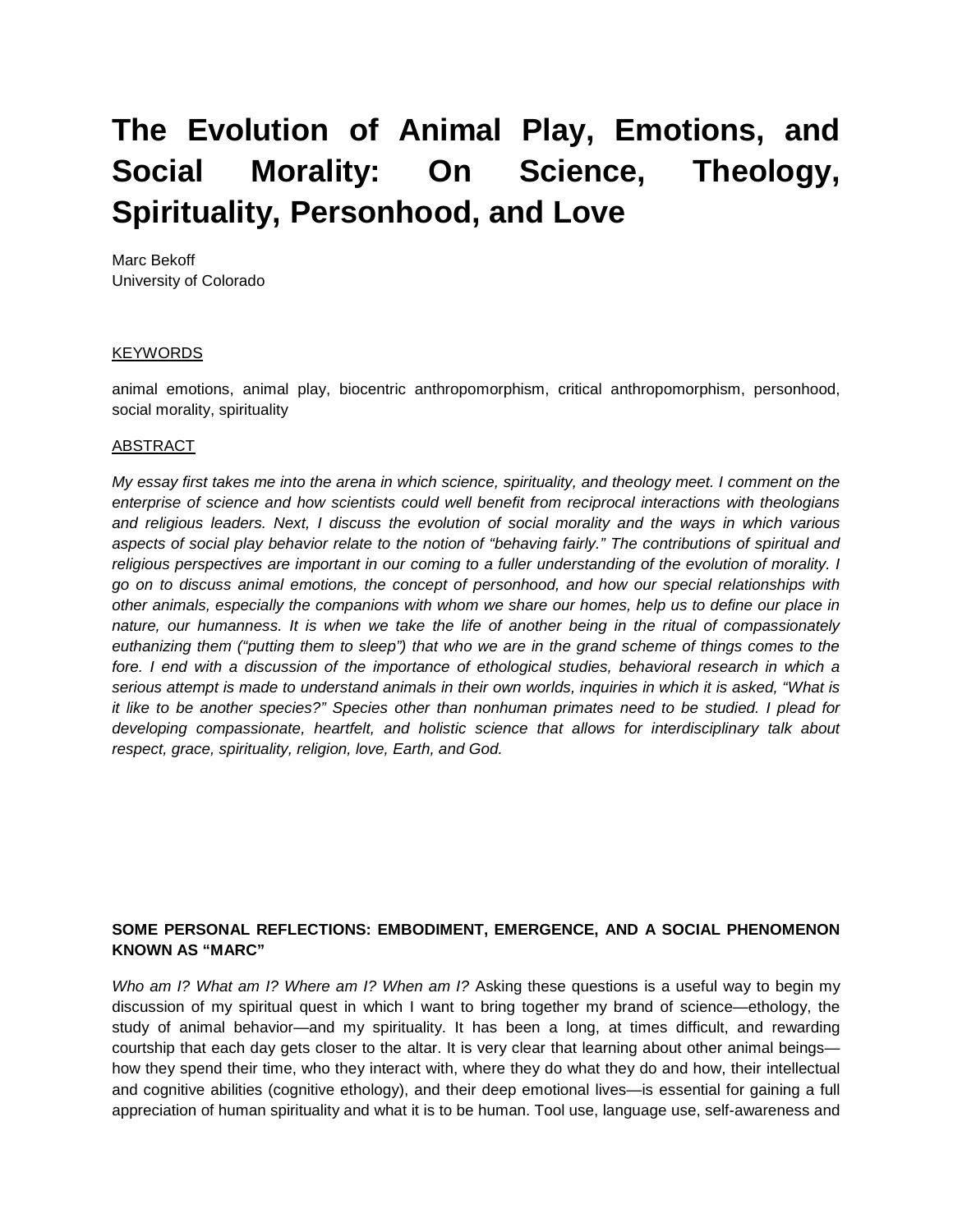self-consciousness, culture, art, and rationality no longer can reliably be used to draw species boundaries that separate human from nonhuman animal beings (hereafter animals; for a discussion of human uniqueness blending theological and cognitive perspectives see Peterson 1999, who concludes that the study of animal minds weakens claims about human uniqueness). Such speciesistic claims that only humans use tools and language, are self-aware, have culture, or reason are no longer defensible given the enormous growth in our knowledge of our animal kin with whom we share this planet. Indeed, as I will discuss here, some animals can justifiably be called "persons," whereas humans do not always fulfill the criteria for the granting of "personhood."

*Who am I? What am I? Where am I? When am I?* We have all thought deeply about these questions, and at least for me (as far as I can parse who "me" is) the answers seem to change daily or even more often. The various iterations are at once unnerving, intriguing, and amusing, and always mysterious, and only make me want to know more about myself and the world in which I am presently situated. To be sure, the various editions of the answers to the questions "Who am I? What am I? Where am I? and When am I?" drive me deeper and deeper into my own spirituality, into my own humanness, in which tangible and intangible elements reside, resonate, radiate, and freely associate in the existential milieu. No matter what the temporary answers turn out to be, it is always a rich sense of unfettered amazement and awe that ignites my mind and fuels further travels into the much-welcomed shadowy soup. If it were a smooth journey, if my straying were easy, there would likely be something amiss.

To set the stage for what follows I shall tell you a little bit about who I am and what I do. The brevity of my introduction is a result not so much of limited space as of limited knowledge of *who* I am. I have a good take on *what* I do, and while I am not sure about whether I existed before I was born or what will become of me after I die, I am assuming that I exist now, hence the *when* question will not be considered further. Concerning *where* I am, it will become clear that I view myself—*I*—at once as an embodied and emergent being.

So, when people ask me who I am, I tell them that I am a human being first, and an ethologist second. I do not define who I am by what I do (although I do love what I do). I have discovered that animals play a large role in my defining my place in the world. As I journey into spiritual dimensions and use knowledge of the lives of other animals in their own worlds as a guide, I discover much about my own nature and about human nature. I can only assume that some of what I discover about my own place in this aweinspiring, mysterious, and wondrous world is related to the experience of other human beings. My own travels—spirited adventures for the most part—have been at times smooth, at times difficult and troubling, but they have been delightfully and incredibly rewarding and transforming, for they have opened the doors of my heart and all of my senses to the lives of others.

I have discovered that my own nature and spirituality (and consciousness and sociality) as a transient visitor to Earth are dynamically embodied in who I am and also are defined by emergent relationships with other beings. I have come to believe that all beings are defined as a combination of who is "in here"—in their own hearts and heads—and "out there"—in the social matrix of the external world. I—my spirituality, consciousness and soul—am truly a mysterious social phenomenon who does not live in isolation from others, animate or inanimate. (For discussion of the notion of distributed cognition, the possibility of there being dynamic external, interpersonal, and supraindividual psychological states that change over time, see Forster in press.)

While I believe that embodiment and emergence each play a role in bringing about self-unity, a sense of an integrated self, I also see that the relationships between the "in here" and the "out there" are not so cleanly separated. The social matrix in which I am defined is truly an integrated tapestry, a dynamic event of monumental proportions that may in the end resist being totally intelligible given the evolutionary state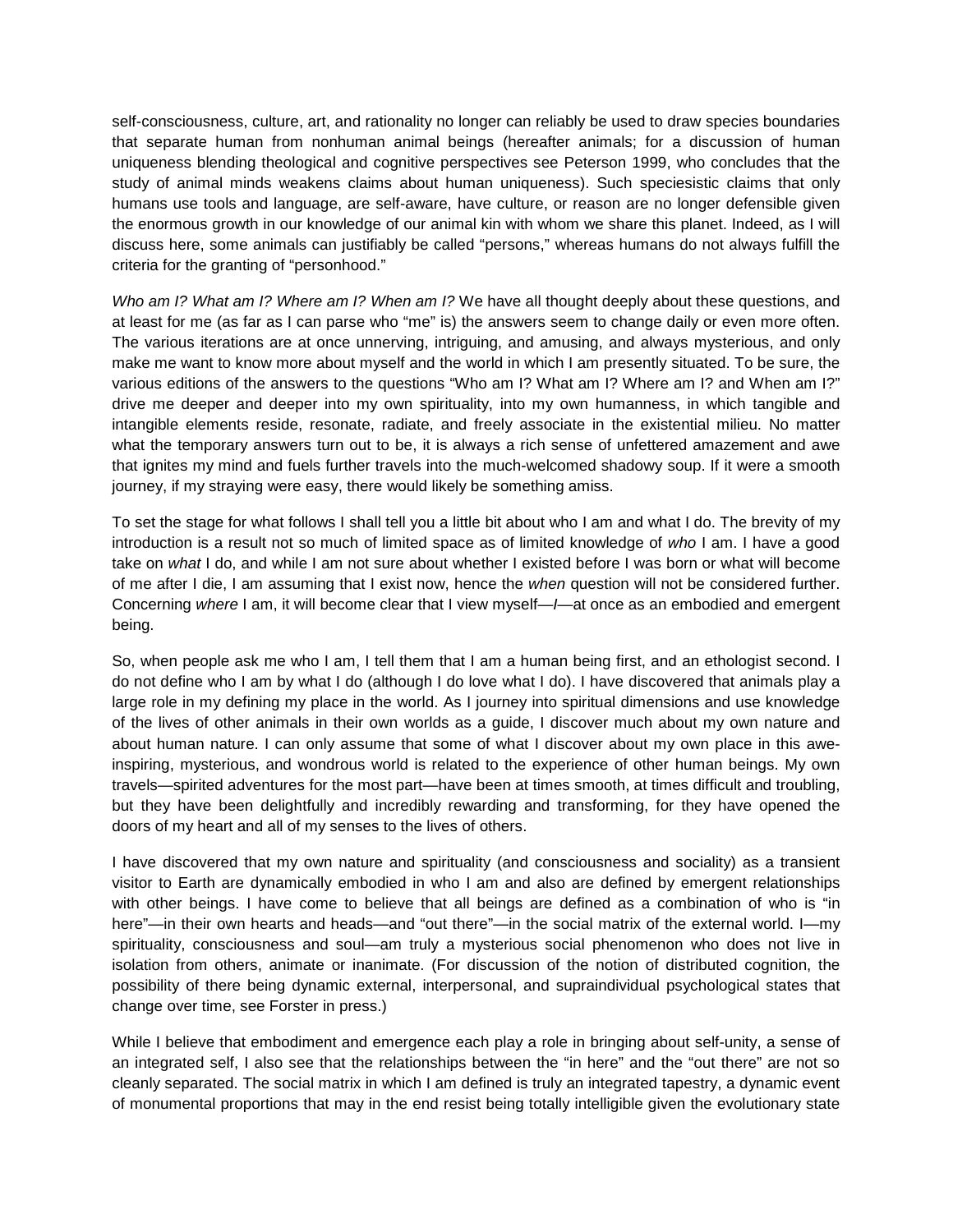of my own (and other humans') brains. If the truth be told, often I am amazed by how simple it all seems, and equally often I am astounded by how complex it all is. Suffice it to say that my travels on the diverse and multidimensional landscape in which science and spirituality are actively and intimately intertwined have been the most valuable experiences in my peripatetic existence. Of this I am sure.

# **DEEP ETHOLOGY AND MINDING ANIMALS**

In my own research on social behavior and behavioral ecology, I stress evolutionary, ecological, and developmental (ontogenetic) perspectives, and I try to understand individual differences within species and variations among species. Variation is not noise to be dispensed with but rather information that highlights just how different individuals, even closely related individuals, can be. My approach is called the "comparative approach to the study of behavior." I have done much interdisciplinary work, and I am a pluralist. While we know much about the lives of other animals, there remain enormous gaps in our knowledge that need to be filled before we can make any hard and fast general claims about the evolution of most behavior patterns. Caution is the best road to take.

I also work at different levels of analysis. While much of my research is done at the micro level (for example, analyzing frame-by-frame films of animals at play or animals looking out for potential predators), I am an interdisciplinary holist at heart. I prefer to tackle "big" questions. I also do not shy away from conducting detailed statistical analyses, but never do the animals I am studying get thrown aside as numbers, unnamed variables in an equation, or points on a graph. It is important that the "protective membrane of statistics" (Randour 2000, xvii) not shield us from the worlds of other animals—their joys and pains, their wisdom, their otherness.

I also identify and empathize with the animals I study. I developed the idea of "minding animals" a few years ago (Bekoff 1998a, b, c). Basically, the phrase "minding animals" means two things. First, it refers to caring for other animal beings, respecting them for who they are, appreciating their own worldviews, and wondering what and how they feel and why. Second, it refers to the fact that many animals have very active and thoughtful minds. I call myself a deep ethologist. I, as the "seer," try to become the "seen." I become coyote, I become penguin (I also become tree, and often I become rock). I name my animal friends and try to step into their sensory and motor worlds to discover what they might be like, how they sense their surroundings, and how they move about and behave in certain situations.

# **THE USE OF ANIMALS BY HUMANS**

I am deeply concerned with the nature and asymmetry of human-animal interactions from theoretical and practical perspectives (Bekoff 1998a, b, c; Bekoff in press), specifically the anthropocentric use of animals that usually is justified by some form of a utilitarian calculus in which human benefits are traded off against costs to the animal. When the benefits outweigh the costs, animal use is justified. I also am interested in questions of how humans should live with wild nature.

I am a patient and compassionate activist who believes that "getting my hands dirty," getting out there and showing people the horrible things we do to far too many animals, is the best way to make longlasting changes in their hearts and heads. (For a wonderful discussion of the trials and tribulations of activism and also of its innumerable fruits, see Hill 2000.) Indifference is deadly. My activism centers on getting people to think and to tell me why they think, feel, and act in the ways they do.

As an unwavering dreamer and optimist, I often feel victimized by hope. Nonetheless, it is my dream that changes in attitude and heart will ultimately bring forth harmony in the relationships between animals and humans, for nonhuman animals will forever be competing with humans, their dominant, big-brained,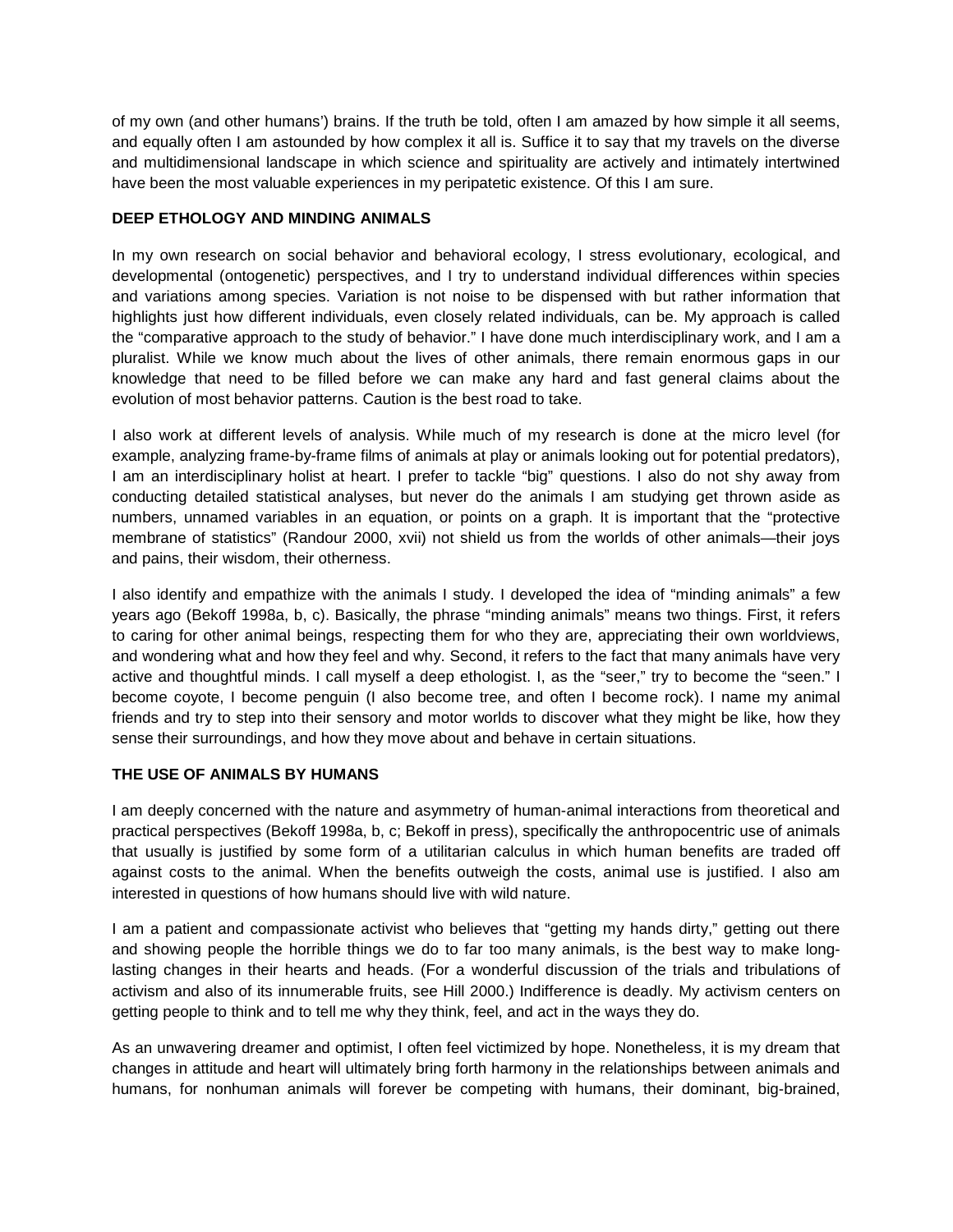mammalian kin. The animals are likely to lose most of these encounters as humans continue to try to redecorate (manage, control) nature for their own ends.

Activism for animals has helped me tap into my own spirituality, for there are numerous costs to activism—harassment, intimidation, humiliation, and frustration—that often become personal. I have felt the effects of attempts to silence my questions about the reintroduction of Canadian lynx into Colorado as well as my questioning why dogs had to be killed in physiology courses in medical school for students to learn about life. Such assaults made me dig deeply into my heart in my efforts to understand and to explain to others why I was doing what I was doing, whether it was organizing protests to save animals or partaking in candlelight vigils and prayer services for animals who had been killed. Suffice it to say that compassionate people who push the envelope can easily engender the wrath of others.

One belief that drives me is that every individual counts and that every individual makes a difference. As Margaret Mead noted, "Never doubt that a small group of thoughtful, committed citizens can change the world. Indeed, it is the only thing that ever has." Creative proactive solutions drenched in deep humility, compassion, caring, respect, and love need to be developed to deal with the broad range of problems with which we are currently confronted. Activism often underlies their formulation and implementation.

#### **SCIENCE AND THE PRESUMPTION OF OMNISCIENCE**

Why say "fantastic" when you mean "Scientific"? (e e cummings 1953, 105)

Back off man, I'm a scientist. (Harold Ramis, as the scientist in the movie *Ghost Busters*)

A clear distinction should be made between what is not found by science and what is found to be non-existent by science. What science finds to be non-existent, we must accept as non-existent; but what science merely does not find is a completely different matter. . . . It is quite clear that there are many, many mysterious things. (the Dalai Lama 1999, 9)

While science has much to offer, science does not have a monopoly on truth. There are many ways of knowing. Scientists sometimes parade about as know-it-alls, afraid to utter "I don't know." The presumption of omniscience not only precludes learning about much of the mystery and awe of the natural world, but it also presents the big business of science as an arrogant and authoritarian enterprise that offends nonscientists. A lack of knowledge often is presented to mean that something cannot or does not exist, end of story. So, for example, while science cannot prove the existence of God, it cannot prove that God does not exist. Science also cannot prove that animals have deep emotional lives or souls, but it also cannot prove that they do not. Often science discounts possibilities in the absence of data. I find this to be paradoxical and illogical, for just because we do not know many of the details of how, for example, science, spirituality, religion, and God are associated with one another, this is not to say that they are not intimately interconnected.

Nowadays many people, including some scientists, question science. But some famous scientists in the past (Albert Einstein, Alfred Russell Wallace, William James) also warned against the dangers of scientism (Lorimer 1999; see many of the essays in this book for discussions of the dangers of narrow scientism). I myself question the dogma of science and, as a member of the academy, I am often embarrassed by the arrogance of some of my colleagues. Increasingly science is seen not as a selfjustifying activity but as another institution whose claims on the public treasury must be defended (Bekoff and Jamieson 1996; Bekoff 2000a). Nonscientists are generally more aware and more inquisitive, and society is more complex. There needs to be a new social contract between science and society that is characterized by two-way dialogue (Gibbons 1999). Science will continually have to be legitimized. Thus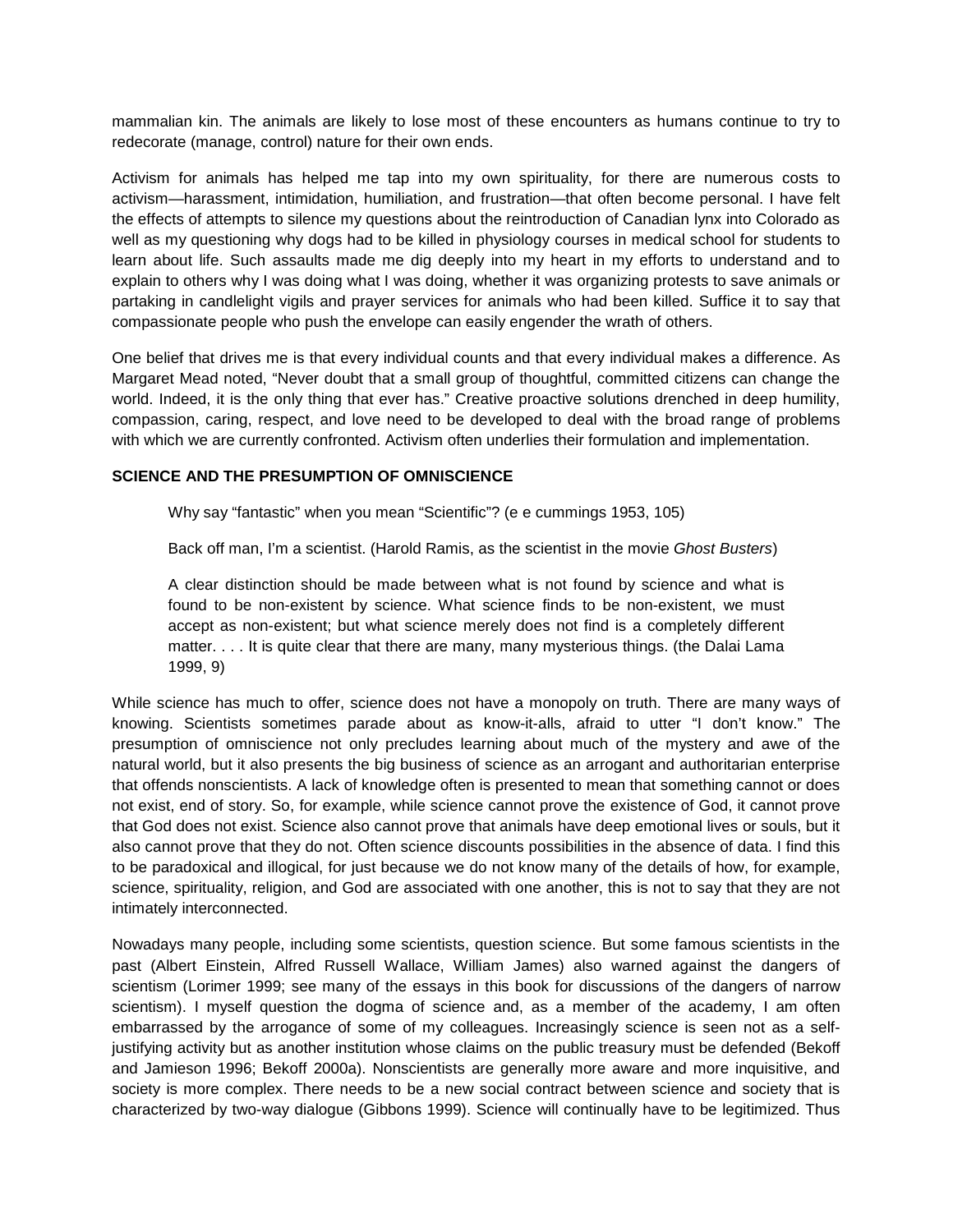the dialogue will have to go two ways—science to society and society to science. Scientists have numerous and deep social responsibilities that can no longer be ignored (Mackey 1999; Bekoff 2000a). Those who question science are not being anti-science, anti-intellectual, or Luddites. Rather, there is increasing skepticism because critics feel that, given the enormous amount of money that has gone into various scientific endeavors, science has not delivered the goods: few final and irrefutable answers are available. Many are also concerned with the politics, economics (rush for patents, financial gains), and arrogance of science. While we are certainly making some progress in living in harmony with other animals and inanimate landscapes, we are nowhere near to achieving a high grade in these encounters.

#### **SCIENCE, SPIRITUALITY, AND SOUL**

Holmes Rolston, III (1999, 161) notes that "science cannot tell humans what they most need to know: the meaning of life and how to value it." Science does not allow for expressions of sentimentality or spirituality. Unchecked, science can easily produce a soulless society and a loss of human dignity and free will. Questioning science and recognizing the limitations of scientism will make for better science by situating it in relation to other fields of inquiry in which it is more acceptable to ponder questions about spirituality, soul, life, death, God, and love. (For an illuminating discussion see Smith 2001.)

Huston Smith (2001) argues that while science surely discovers many facts about the world, science has not discovered facts that discount a religious worldview. Furthermore, Smith argues that scientism has contributed to a predicament of the human spirit by placing science on a pedestal above and beyond religious worldviews in which talk about spirituality, soul, and God are allowed. Science also reduces (often arrogantly with misplaced autonomy and authority) the mystery, magic, and awe of life to "facts" contained in equations and graphs that are devoid of spirit and soul. I believe Smith is correct to claim that science is not necessarily the culprit but rather "our misconstrual of it" (p. 5).

Dichotomies and dualisms need to be challenged and dissolved if we are to make progress in bringing together science, spirituality, and religion. Supposedly objective scientists need not be suspicious of subjective and more compassionate inquiries into human nature or of things they cannot understand or control. Of course, science is not value free, for scientists, after all, are only human. We need to unpack the blocks that predispose us to think that something cannot be so just because science says that it cannot be so. A pluralistic and open view will help get us past speciesism. Some blocks are built into the standard educational process, others in scientific and religious worldviews. Few scientists come out of the closet, and this is unfortunate, for I truly believe that there are many more pluralists than is obvious. A new paradigm in which science and spirituality are viewed as equals will allow for the development of a deep sense of unity and kinship, the formation and maintenance of deep and meaningful interconnections among all animals and all life. I envision a seamless tapestry of oneness, a unity of communities in which we are all one, the seer and the seen.

# **THE IMPORTANCE OF INTERDISCIPLINARY COOPERATION: THE EVOLUTION OF SOCIAL MORALITY**

There are many areas in which scientists such as myself can pursue interesting and important questions that center on human spirituality and the place of humans in the world. One such area concerns the evolution of social morality. People often wonder if some animals have codes of social conduct that regulate their behavior in terms of what is permissible and what is not permissible during social encounters. They want to know just what are the moral capacities of animals—are they moral agents with a moral sense who are able to live in moral communities? In a recent issue of *Journal of Consciousness Studies* (vol. 7, no. 1/2, 2000), researchers from many disciplines debated the evolutionary origins of morality. These scholars were interested in discussing animal roots on which human morality might be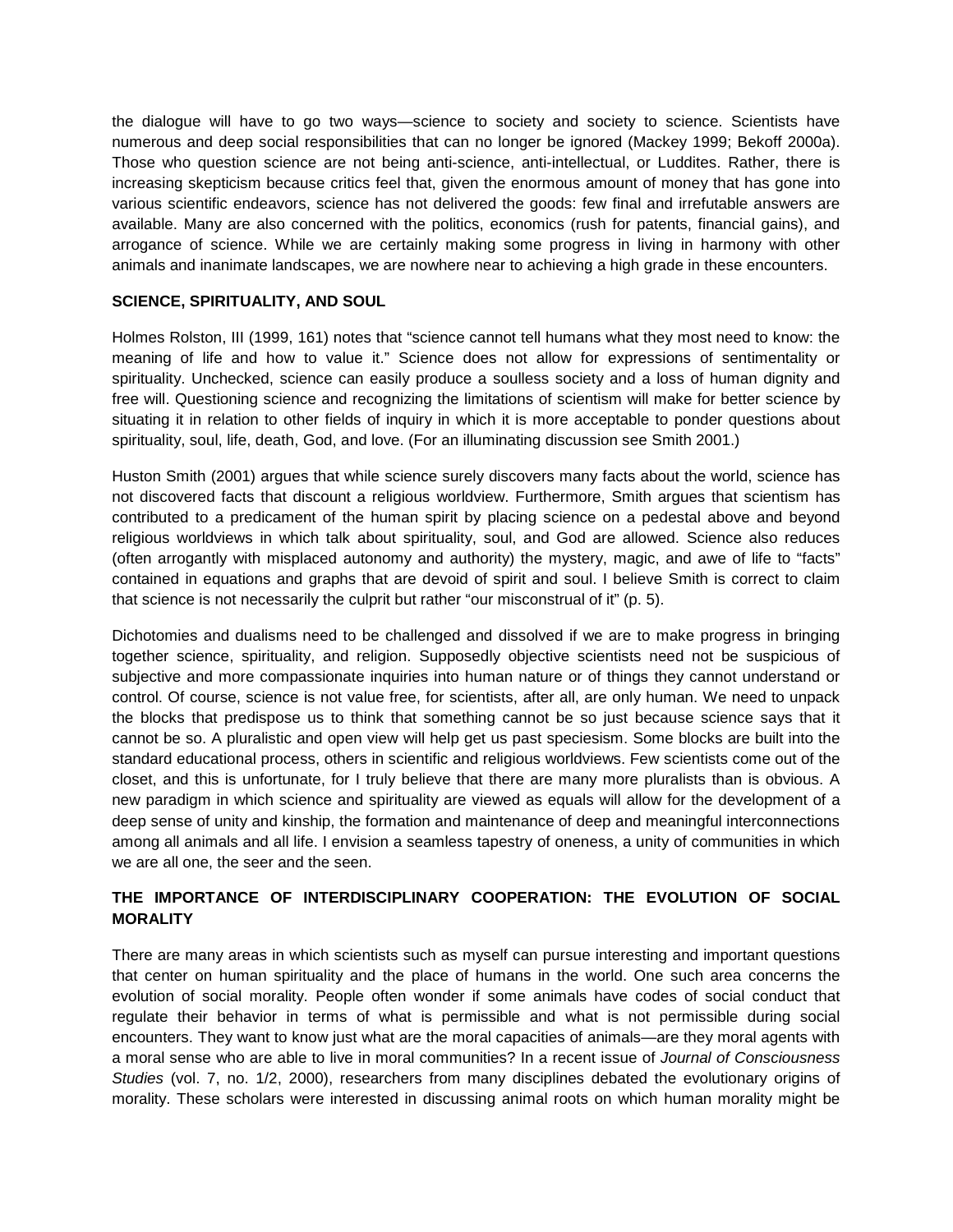built, even if it is not identical to animal morality. Charles Darwin's (1859; [1872] 1998) ideas about evolutionary continuity, that behavioral, cognitive, emotional, and moral variations among different species are differences in degree rather than in kind, are often invoked in such exercises. Thus, this view argues that there are shades of gray among different animals and between nonhumans and humans, that the differences are not black and white with no transition stages or inexplicable jumps (Gruen in press; Güzeldere and Nahmias in press; see also many other essays in Bekoff, Allen, and Burghardt in press). There is not a void in the evolution of moral capacity or agency. Current work in evolutionary biology and anthropology suggests that linear scales of evolution in which there are large gaps between humans and at least some animals are simplistic views of the evolutionary process. Further, as I will discuss below, models and explanations that exclude group selection in deference to individual selection also need to be revised.

The study of the evolution of morality, specifically cooperation and fairness, is closely linked to science, religion, theology, spirituality, and perhaps even different notions of God, in that ideas about continuity and discontinuity (the possible uniqueness of humans and other species), individuality, and freedom need to be considered in detail. Furthermore, it is important to discuss relationships between science, religion, and God, because spirituality and the notion of one form of God or another had strong influences on the evolution of our ancestors and their cognitive, emotional, and moral lives.

Recently, Gregory Peterson (2000; see also Peterson 1999) has pondered the evolutionary roots of morality (stages that he refers to as "quasi-morality" and "proto-morality" in animals) and religion in relation to the roles played by cognition and culture. He also has stressed the importance of recognizing continuities and discontinuities with other animals, arguing ultimately (and speciesistically) that while some animals might possess proto-morality (they are able "to rationally deliberate actions and their consequences" [2000, 475]), none other than humans is "genuinely moral," because to be able to be genuinely moral requires higher emergent levels of cognition as well as culture and the worldview that culture provides, namely, religion. Peterson claims that "Quasi-moral and proto-moral systems do not require a global framework that guides decision making. They are always proximate and pragmatic. In these systems, there is no long-term goal or ideal state to be achieved. Yet, genuine morality is virtually inconceivable without such conceptions" (2000, 478).

Peterson also claims that any sociobiological account (based on selfishness or combativeness) of human morality is incomplete. I agree and also argue that this is so for some nonhuman animals as well. To be sure, Peterson's views are very stimulating. I will not go into detail here, but suffice it to say, and I hope that it becomes clear later on, that when animals are studied in their own worlds they may indeed be found to have their own form of genuine morality, and there might indeed be long-term goals and ideal states to be achieved. Our anthropocentric view of other animals, in which humans are so taken with themselves, is far too narrow. The worlds and lives of other animals are not identical to those of humans and may vary from species to species and even within species. The same problems arise in the study of emotions if we believe that emotions in animals are going to be identical to or even recognizably similar among different species. There is also variability among humans in what some might view as long-term goals and ideal states, and it would of course be premature to conclude that there is one set of long-term goals and ideal states that characterize, or are essential to, the capacity to be genuinely moral. We really are not experts about ourselves. To view stages of moral evolution as Peterson does, it looks like quasimorality and proto-morality are less than genuine morality. This view could lead to linear hierarchical views of evolution, whether or not it is Peterson's intent to go this route.

Evolutionary reconstructions of social behavior often depend on educated guesses, some better than others, about the past social (and other) environments in which ancestral beings lived. Evolution is "private" as are others' minds. Often it is difficult to know with a great deal of certainty very much about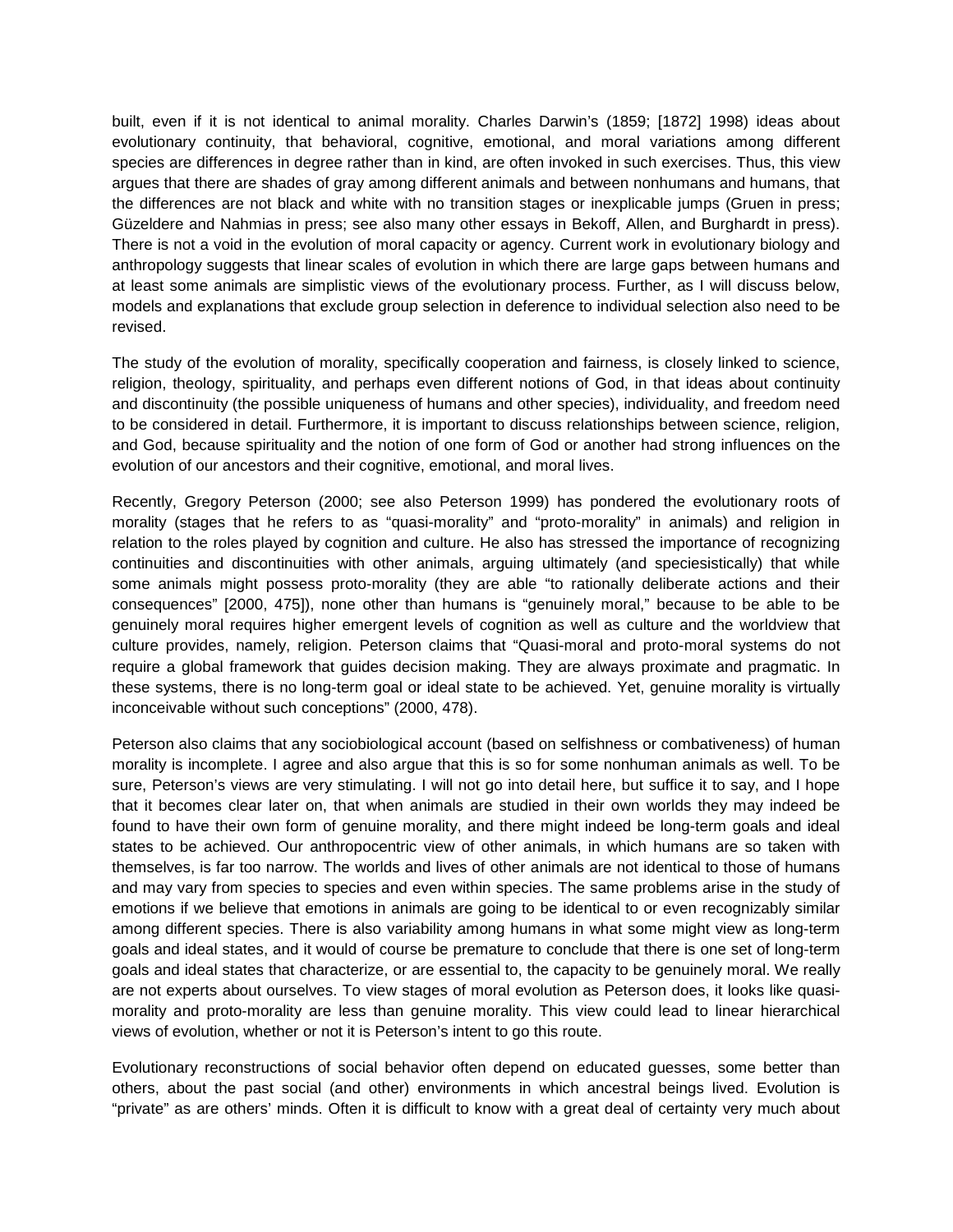how different variables have figured into evolutionary scenarios. It is an understatement to note that is extremely difficult to study the evolution of morality in any animal species, and the very notion of animal morality itself often makes for heated discussions. Irwin Bernstein's concern that "morality in animals might lie outside of the realm of measurement techniques available to science" (2000, 34) needs to be taken seriously. Nonetheless, it seems clear that detailed comparative analyses of social behavior in animals can indeed provide insights into the evolution of social morality. To be sure, these sorts of studies are extremely challenging, but the knowledge that is gained is essential if we are to learn more about the evolution of sociality and social morality, and about human nature and perhaps human uniqueness.

Many discussions of the evolution of morality center on the development of various sorts of models (Axelrod 1984; Ridley 1996; Skyrms 1996; Dugatkin 1997; Sober and Wilson 1998; 2000; see also essays in *Journal of Consciousness Studies*, vol. 7, no. 1/2, 2000). While these models are very useful for stimulating discussion and further research, they do not substitute for available data (however few) that may bear on animal morality (see, for example, some essays in Aureli and de Waal [2000] for additional comparative information).

Here I briefly discuss some comparative data on social play behavior in hope of broadening the array of species in which researchers attempt to study animal morality. I am specifically concerned with the notion of "behaving fairly." By this I mean the notion that animals often have social expectations when they engage in various sorts of social encounters the violation of which constitutes being treated unfairly because of a lapse in social etiquette. I will elaborate later in my discussion of social play behavior (much of the following is from Bekoff 2001).

I also argue that it is through social cooperation that groups (communities) are built from individuals agreeing to work in harmony with other individuals. Whether or not individuals lose various freedoms when balanced against the benefits that accrue when they work for the good of a group is unknown and needs to be studied more carefully in various species.

*Cooperation and Fairness.* In my view, cooperation is not always merely a by-product of tempering aggressive and selfish tendencies (combating Richard Dawkins's selfish genes) and attempts at reconciliation. Rather, cooperation and fairness can evolve on their own because they are important in the formation and maintenance of social relationships. This view, in which nature is sanitized, contrasts with that of those who see aggression, cheating, selfishness, and perhaps amorality as driving the evolution of sociality. The combative Hobbesian world in which individuals are constantly at one another's throats is not the natural state of affairs, nature is not always "red in tooth and claw," and altruism is not always simply selfishness disguised.

*Does It Feel Good to Be Fair?* It is important to consider the possibility that it feels good to be nice to others, to cooperate with them, to treat them fairly, and to forgive them for their mistakes and shortcomings. Thus, studies of the evolution of social morality also need to consider the rich cognitive ("intellectual") and deep emotional lives of other animals (Bekoff 2000b, c). Skeptical dismissals that animals are nothing but non-sentient automatons are dead ends. Skeptics need to share the burden of proof with those who claim that some animals have highly evolved passionate natures. While one cannot prove without doubt that some animals have rich emotional lives, it also is impossible to prove that they do not.

# **SPECIESISM AND THE TAXONOMIC DISTRIBUTION OF MORAL CAPACITY: THE IMPORTANCE OF STUDYING SOCIAL CARNIVORES**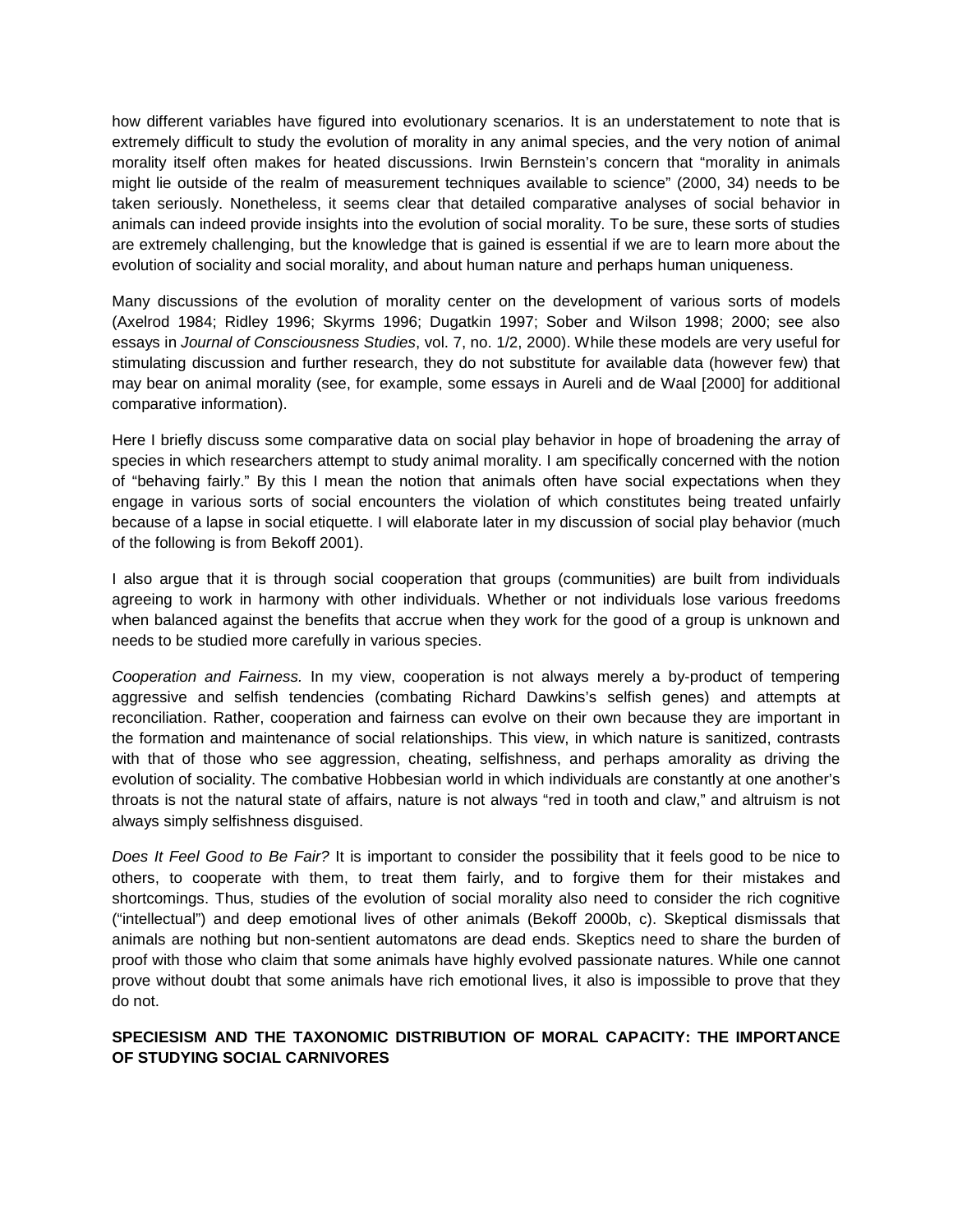Currently we simply do not have enough data to make hard and fast claims about the taxonomic distribution among different species of the cognitive skills and emotional capacities necessary for being able to empathize with others, to behave fairly, or to be moral agents. Recently, Peter Marler (1996, 22) concluded his review of social cognition in nonhuman primates and birds as follows: "I am driven to conclude, at least provisionally, that there are more similarities than differences between birds and primates. Each taxon has significant advantages that the other lacks." Michael Tomasello and Josep Call (1997, 399–400) summarized their comprehensive review of primate cognition by noting that "The experimental foundation for claims that apes are 'more intelligent' than monkeys is not a solid one, and there are few if any naturalistic observations that would substantiate such broad-based, species-general claims." While J. C. Flack and Frans de Waal's (2000) and others' focus is on nonhuman primates as the most likely animals to show precursors to human morality, others have argued that we might learn as much or more about the evolution of human social behavior by studying social carnivores (Schaller and Lowther 1969; Tinbergen 1972; Thompson 1975), species whose social behavior and organization resemble that of early hominids in a number of ways—divisions of labor, food sharing, care of young, and inter- and intrasexual dominance hierarchies.

What we really need are long-term field studies of social animals for which it would be reasonable to hypothesize that emotions and morality have played a role in the evolution of sociality, that emotions and morality are important in the development and maintenance of social bonds that allow individuals to work together for the benefit of all group members (see also Gruen in press). Stories about wild animals are also important for informing us about what they do in the course of their life cycles (Bekoff 2000b, c). Here is a short story, one among many, that made me think hard about the life of the other animals with whom I share my home.

*A Lion, a Fox, and a Funeral.* I recently saw a female fox bury a male fox. One morning when I went out to hike with my companion dog, Jethro, I looked down the road and saw a female red fox seemingly trying to cover the carcass of a red fox who had been killed by a mountain lion two days earlier. I was fascinated, for she was deliberately orienting her body so that when she kicked debris with her hind legs it would cover the carcass. There has been a family of foxes near my house for almost a decade, and I assume that she was the mate or a close relative of the deceased. She would kick dirt, stop, look at the carcass, and intentionally kick again. I observed this "ritual" for about 20 seconds. A few hours later I went to see the carcass, and it was totally buried.

No one to whom I have spoken, naturalists or professional biologists, has ever seen a red fox bury another red fox. I do not know if the female fox was intentionally trying to bury her friend, but there is no reason to assume she was not. Perhaps she was grieving (as do domestic dogs, elephants, chimpanzees, and other animals; Bekoff 2000b) and I was observing a fox funeral. There is no doubt that foxes and other animals have deep emotional lives. In 1947 a naturalist on the East coast saw a male fox lick his mate as she lay dead (Comstock 1947). He also vigorously protected her.

I was lucky to have this encounter, for nature does not hold court at our convenience. Much happens in the complex lives of animals to which we are not privy, but when we are fortunate to see animals at work, how splendid it is. (Long live natural history!) Naturalistic studies, often thought to be "soft science," need not be casualties of "hard" science. Anton Moser (2000) discusses how "soft" and "hard" sciences can be unified to produce "deep science" in which aesthetic and sentient experiences are merged with deduction, induction, and conventional scientific practices. The "true," the "right," and the "beautiful" are integrated to produce a richer view of the beauty of science. Later I will return to the importance of ethological field studies, considered by some to be soft science but which form the basis for any theory about animal behavior and how animals may provide information about our own spirituality.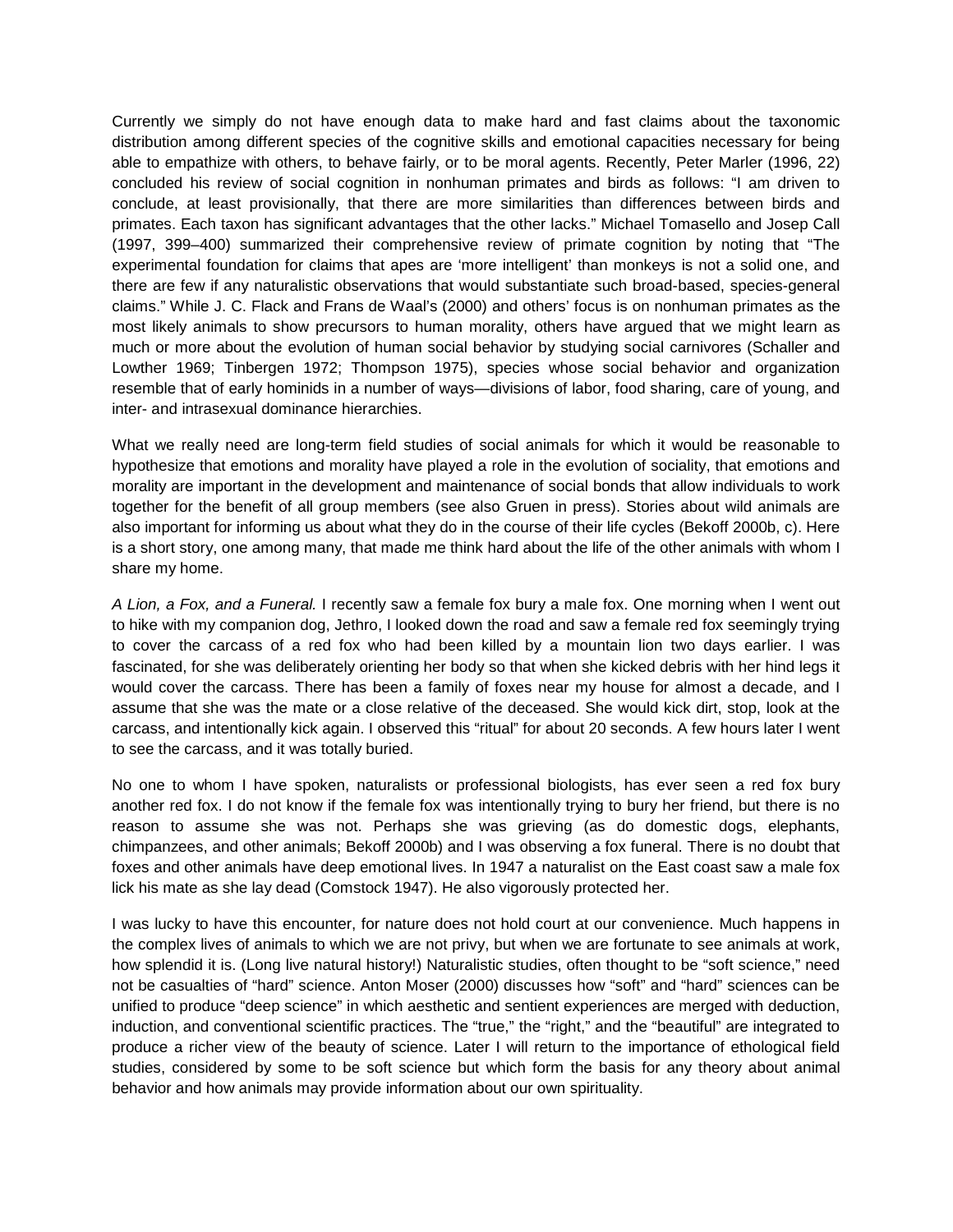I mention the fox story because a number of people expressed skepticism (claiming speciesistically, but perhaps unbeknownst to them) when I told them I had been observing a fox. When I asked them if they would have had a different attitude if the fox had been a chimpanzee (for example), some said yes, they might then entertain the notion that the survivor was grieving. One person told me that she would even speculate about the religious experience that might have been felt by the survivor if she had been a primate, but surely not a fox.

# **ANIMAL PLAY: LESSONS IN COOPERATION, FAIRNESS, SPIRIT, AND SOUL**

"Happiness is never better exhibited than by young animals, such as puppies, kittens, lambs, &c., when playing together, like our own children." So wrote Charles Darwin in his book *The Descent of Man and Selection in Relation to Sex* ([1871] 1936, 448).

Animal play is obvious, but animal social morality is not. (For definitions of social play see Bekoff and Byers 1981; 1998; Fagen 1981; Power 2000; Burghardt in press.) Social play in animals is an exhilarating activity in which to engage and to observe. The rhythm, dance, and spirit of animals at play is incredibly contagious. Not only do their animal friends want to join in or find others with whom to romp, but I also want to play when I see animals chasing one another, playing hide-and-seek, and wrestling with reckless abandon. My body once tingled with delight as I watched a young elk in Rocky Mountain National Park, Colorado, running across a snow field, jumping in the air and twisting his body while in flight, stopping to catch his breath, and then jumping and twisting over and over and again. There was plenty of grassy terrain around, but he had chosen the snow field. Buffaloes will follow one another and playfully run onto and slide across ice, excitedly bellowing "Gwaaa" as they do so. Dogs and cats love to play, as do many other mammals. Birds playfully soar across the sky, chasing, diving here and there, and frolicking with one another.

I think of play as being characterized by what I call the "Five S's of Play," its Spirit, Symmetry, Synchrony, Sacredness, and Soulfulness. The Spirit of play is laid bare for all to see as animals run about, wrestle, and knock one another over. The Symmetry and Synchrony of play are reflected in the harmony of the mutual agreements to trust one another—individuals seem to share intentions to cooperate with one another to prevent play from spilling over into fighting. This trust is Sacred. Finally, there is a deepness to animal play in that the players are so immersed in play that they are the play. Play is thus a Soulful activity, perhaps the essence of individuals' being at the moment as they play from deep in their hearts. Play is about being; there are no whys in play.

There also is a feeling of incredible freedom and creativity in the flow of play. So it is important also to keep in mind the six F's of play: Flexibility, Freedom, Friendship, Frolic, Fun, and Flow. As they run about, jump on one another, somersault, and bite one another, animals create confusing scenarios. Behavior patterns that are observed in mating are intermixed in flexible kaleidoscopic sequences with actions that are used during fighting, looking for prey, and avoiding being eaten.

The unmistakable emotions associated with play—joy and happiness—drive animals to become at one with the activity. One way to get animals (including humans) to do something is to make it fun, and there is no doubt that animals enjoy playing. Studies of the chemistry of play support the claim that play is fun. Dopamine (and perhaps serotonin and norepinephrine) are important in the regulation of play. Rats show an increase in dopamine activity when anticipating the opportunity to play (Siviy 1998), and they enjoy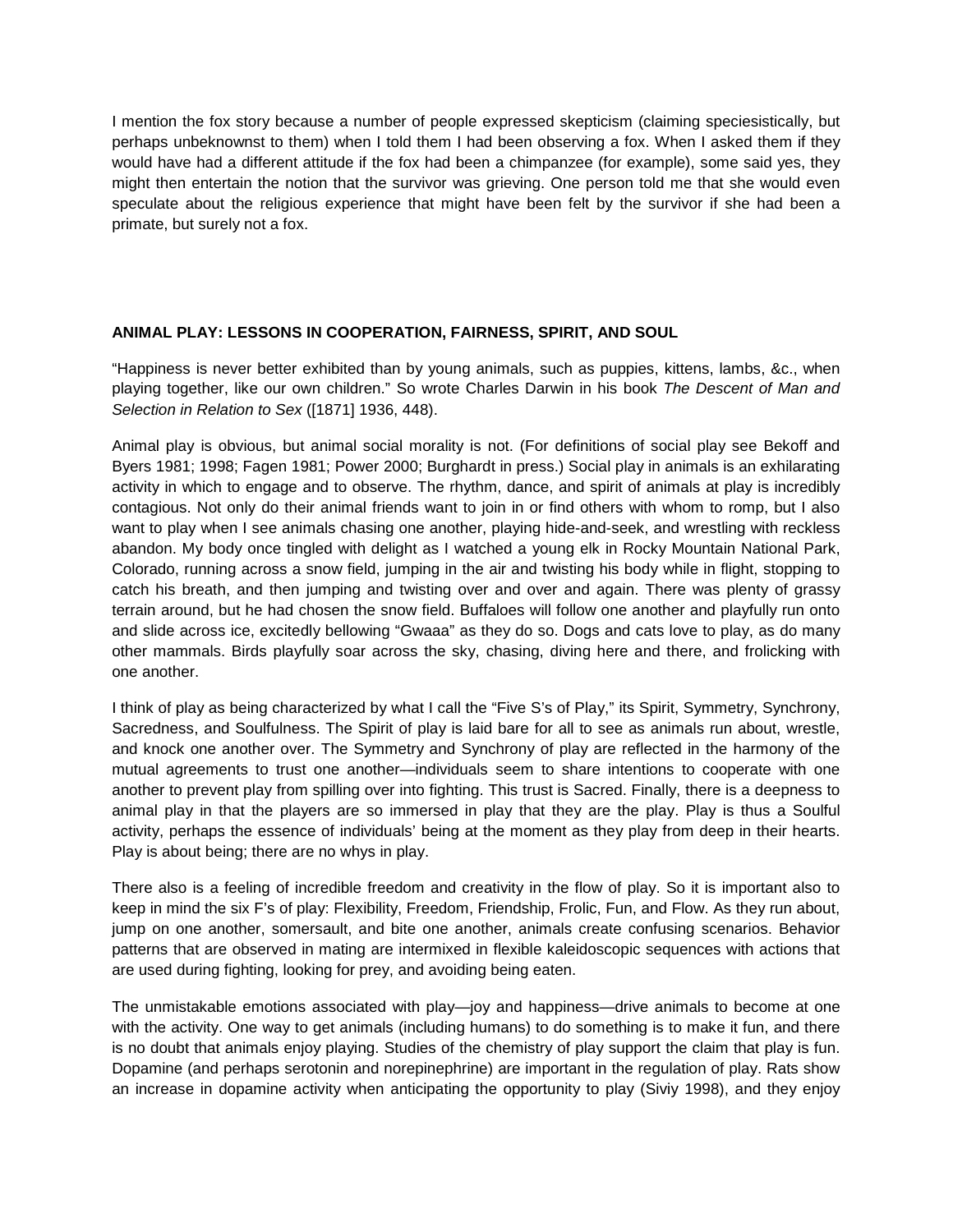being playfully tickled (Panksepp 2000). There is also a close association between opiates and play (Panksepp 1998).

Neurobiological data are essential for learning more about whether play truly is a subjectively pleasurable activity for animals as it seems to be for humans. Siviy's and Panksepp's findings suggest that it is. In light of these neurobiological (hard) data concerning possible neurochemical bases for various moods, in this case joy and pleasure, skeptics who claim that animals do not feel emotions might be more likely to accept the idea that enjoyment could well be a motivator for play behavior.

*How Do Animals Tell Others "I Want to Play with You?"* When individuals play, they typically use action patterns that are also used in other contexts, such as predatory behavior, antipredatory behavior, and mating. These actions may not vary much across different contexts, or they may be hard to discriminate even for the participants. How do animals know that they are playing? How do they communicate their desires or intentions to play or to continue to play? How is the play mood maintained?

Because there is a chance that various behaviors during ongoing social play can be misinterpreted, individuals need to tell others, "I want to play," "this is still play no matter what I am going to do to you," or "this is still play regardless of what I just did to you." An agreement to play rather than fight, mate, or engage in predatory activities can be negotiated in various ways. Individuals may use various behavior patterns—play markers—to initiate play or to maintain a play mood (Bekoff 1975; 1977a; 1995; Bekoff and Allen 1992; 1998; Allen and Bekoff 1997) by punctuating play sequences with these actions when it is likely that a particular behavior may have been, or will be, misinterpreted. It is also possible that there are auditory, olfactory, and tactile play markers (Bekoff and Byers 1981; Fagen 1981). I found that a play signal called a "bow" in infant canids (domestic dogs, wolves, and coyotes) was used nonrandomly, especially when biting accompanied by rapid side-to-side shaking of the head was performed (Bekoff 1995). Biting accompanied by rapid side-to-side shaking of the head is performed during serious aggressive and predatory encounters and can easily be misinterpreted if its meaning is not modified by a play signal. There also is little evidence that play signals are used to deceive others in canids or other species. Cheaters are unlikely to be chosen as play partners because others can simply refuse to play with them (I thank David Sloan Wilson for making this point) and choose others. Personal observations of infant coyotes show that cheaters have difficulty getting other young coyotes to play. It is not known if individuals select play partners based on what they have observed during play by others.

Individuals might also know that they are playing because the actions that are performed differ when they are performed during play as compared to other contexts (Hill and Bekoff 1977), or the order in which motor patterns are performed differs from and might be more variable than the order in which they are performed during, for example, serious aggressive, predatory, or reproductive activities (Bekoff and Byers 1981).

Individuals also engage in role reversing and self handicapping (Bekoff and Allen, 1998) to maintain social play. Each can serve to reduce asymmetries between the interacting animals and foster the reciprocity that is needed for play to occur. Self handicapping happens when an individual behaves in a pattern that might compromise her. For example, a coyote might not bite her play partner as hard as she can, or she might not play as vigorously as she can. Duncan M. Watson and David B. Croft (1996) found that red-neck wallabies adjusted their play to the age of their partner. When a partner was younger, the older animal adopted a defensive, flatfooted posture, and pawing rather than sparring occurred. In addition, the older player was more tolerant of its partner's tactics and took the initiative in prolonging interactions.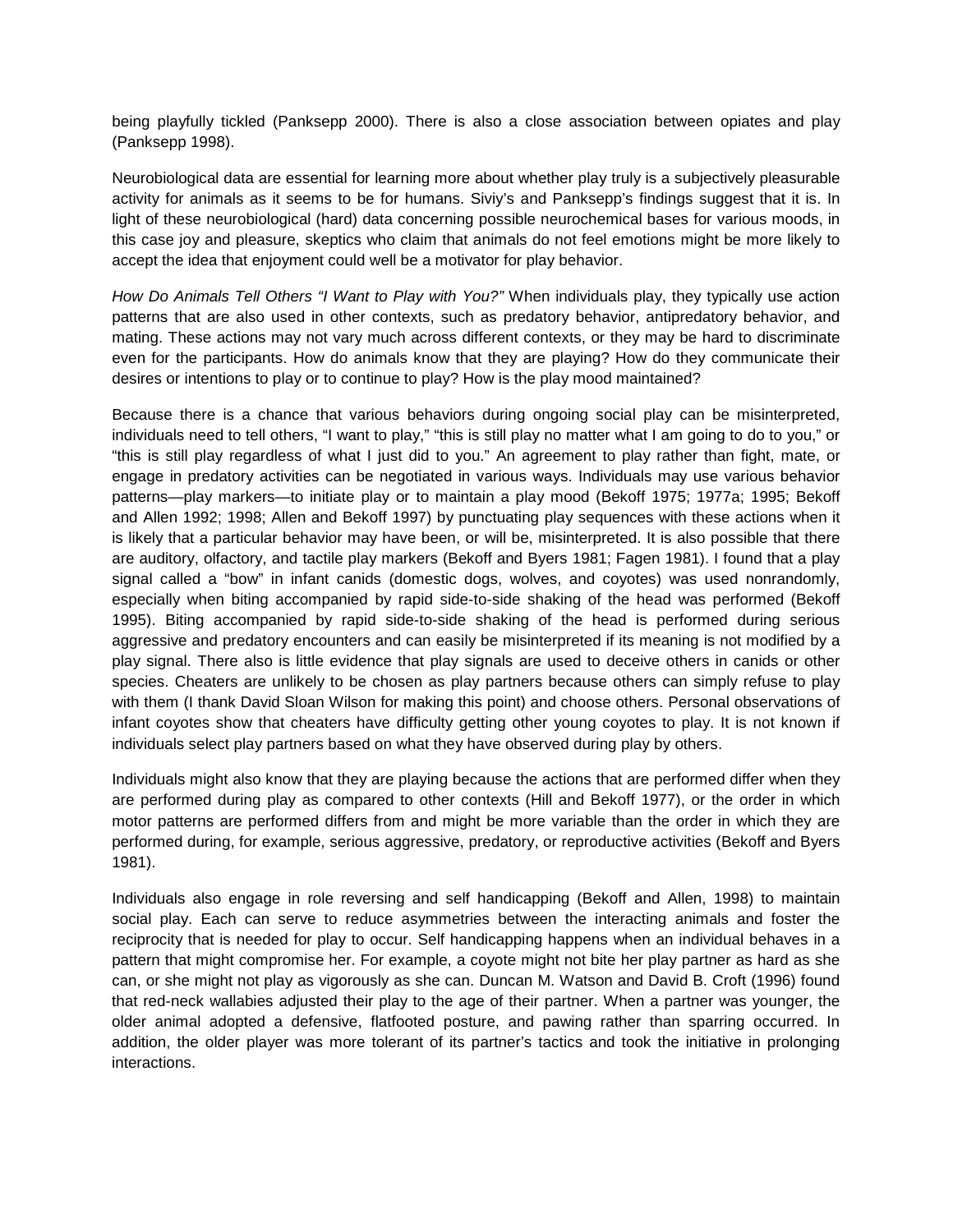Role reversing occurs when a dominant animal performs an action during play that would not normally occur during real aggression. For example, a dominant animal might not voluntarily roll over on his back during fighting but would do so while playing. In some instances role reversing and self handicapping might occur together. For example, a dominant individual might roll over while playing with a subordinate animal and inhibit the intensity of a bite. From a functional perspective, self handicapping and role reversing, similar to using specific play invitation signals or altering behavioral sequences, might signal an individual's intention to continue to play.

*Fine-Tuning Play: Why Cooperate and Play Fairly?* For years I tried to figure out why play evolved as it did. Why do animals carefully use play signals to tell others that they really want to play and not try to dominate them, and why do they engage in self handicapping and role reversing? One morning, while hiking with Jethro, I had one of those "aha" experiences, and the puzzle was solved. It dawned on me that during social play, while individuals are in a relatively safe environment, they learn ground rules that are acceptable to others—how hard they can bite, how roughly they can interact—and how to resolve conflicts. There is a premium on playing fairly and trusting others to do so as well. There are codes of social conduct that regulate actions that are and are not permissible, and the existence of these codes likely speak to the evolution of social morality. What could be a better atmosphere in which to learn social skills than during social play, where there are few penalties for transgressions? Individuals might also generalize codes of conduct learned in playing with specific individuals to other group members and to other situations such as sharing food, defending resources, grooming, and giving care. (Social morality does not mean other animals are behaving unfairly when they kill for food, for example, for they have evolved to do this.)

Playtime generally is safe time—transgressions and mistakes are forgiven and apologies are accepted by others especially when one player is a youngster who is not yet a competitor for social status, food, or mates. There is a certain innocence or ingenuousness in play. Individuals must cooperate with one another when they play—they must negotiate agreements to play (Bekoff 1995). Robert Fagen (1993, 192) noted that "Levels of cooperation in play of juvenile primates may exceed those predicted by simple evolutionary arguments. . . ." The highly cooperative nature of play has evolved in many other species (Fagen 1981; Bekoff 1995; Bekoff and Allen 1998; Power 2000; Burghardt in press). Detailed studies of play in various species indicate that individuals trust others to maintain the rules of the game (Bekoff and Byers 1998). While there have been numerous discussions of cooperative behavior in animals (e.g., Axelrod 1984; Ridley 1996; Dugatkin 1997; essays in *Journal of Consciousness Studies*, vol. 7, no. 1/2, 2000, and references therein), none has considered social play—the requirement for cooperation and reciprocity—and its possible role in the evolution of social morality, namely, behaving fairly.

Individuals of different species seem to fine-tune ongoing play sequences to maintain a play mood and to prevent play from escalating into real aggression. Detailed analyses of film show that in canids there are subtle and fleeting movements and rapid exchanges of eye contact that suggest that players are exchanging information on the run, from moment to moment, to make certain everything is all right—that this is still play. Owen Aldis (1975) suggested that in play, there is a 50:50 rule so that each player "wins" about 50 percent of their play bouts by adjusting their behavior to accomplish this (for further discussion and details on rodent play, see Pellis in press).

Why might animals fine-tune play? While play in most species does not take up much time and energy (Bekoff and Byers 1998; Power 2000), and in some species only minimal amounts of social play during short windows of time early in development are necessary to produce socialized individuals (two 20 minute play sessions with another dog, twice a week, are sufficient for domestic dogs from three to seven weeks of age [Scott and Fuller 1965]), researchers agree that play is very important in social, cognitive, and/or physical development and may also be important for training youngsters for unexpected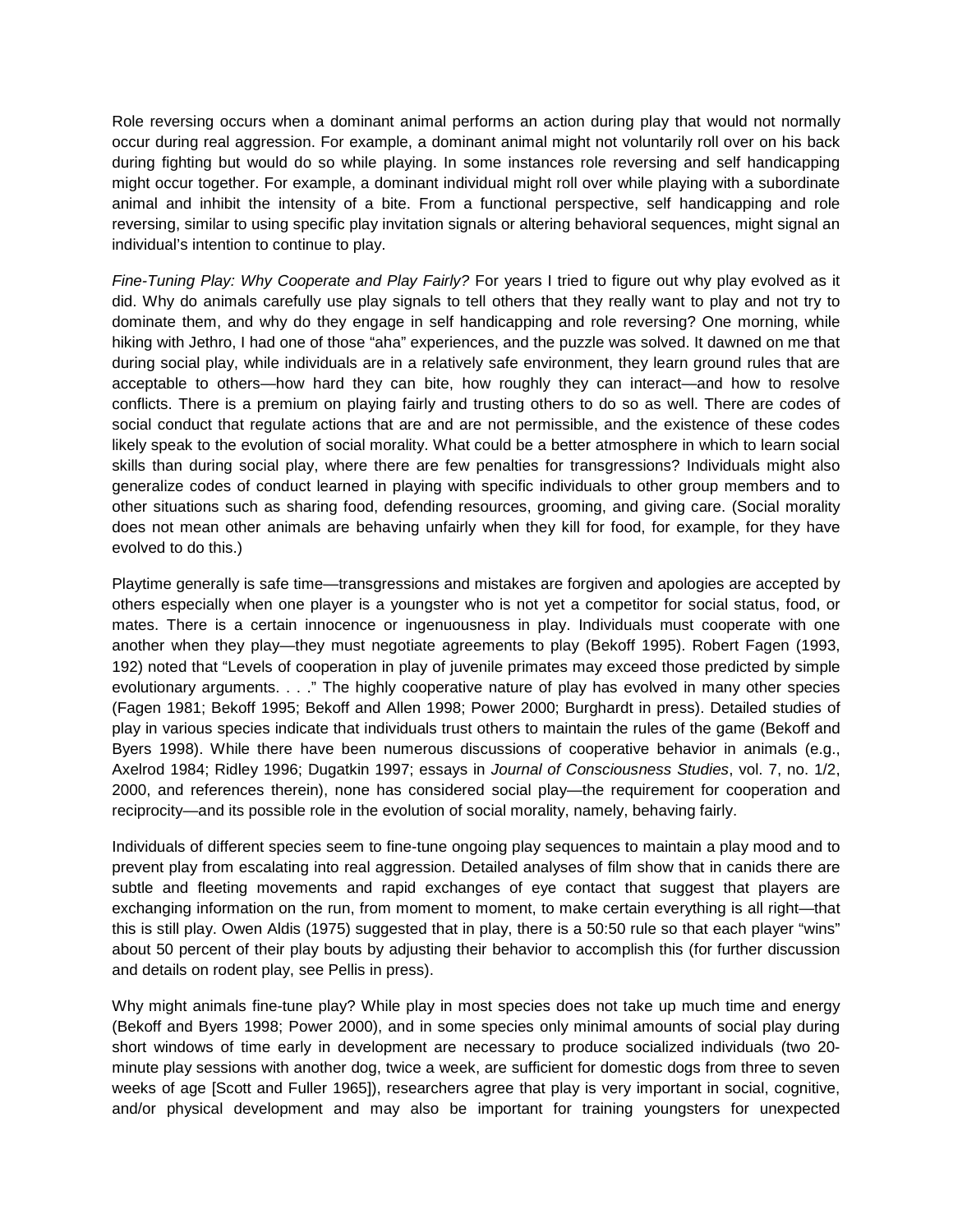circumstances (Spinka, Newberry, and Bekoff 2001). While there are few data concerning the actual benefits of social play in terms of survival and reproductive success, it generally is assumed that shortterm and long-term functions (benefits) vary from species to species and among different age groups and between the sexes within a species. No matter what the functions of play may be, there seems to be little doubt that play has *some* benefits and that the absence of play can have devastating effects on social development (Power 2000; Burghardt in press).

During early development there is a small time window when individuals can play without being responsible for their own well-being. This time period is generally referred to as the socialization period, for this is when species-typical social skills are learned most rapidly. It is important for all individuals to engage in at least *some* play, and there is a premium for playing fairly if one is to be able to play at all. If individuals do not play fairly they may not be able to find willing play partners. In many species individuals also show play-partner preferences and it is possible that these preferences are based on the trust that individuals place in one another.

*Levels of Selection.* Following the lines of Sober and Wilson's discussion (1998, 135ff.) concerning the choice of social partners, it may be that behaving fairly is a group adaptation, but once a social norm evolves it becomes individually advantageous to behave fairly. We still need to figure out how to test extant ideas about levels of selection—group selection "versus" individual selection—and studies of the evolution of social morality are good places to focus for expanding our views (e.g., Boehm 1999; Leigh 1999; see also Aviles 1999; Bradley 1999; Gould and Lloyd 1999; Kitchen and Packer 1999; Mayr 2000).

*The Evolution of Fairness: A Game-Theoretical Model.* A recent game-theoretic model (Dugatkin and Bekoff forthcoming) analyzed four possible strategies that an individual could adopt over time (for species in which fairness can be expressed during two different developmental stages): being fair (*F*) and at a later date being fair (*F/F*), being fair and then not fair (*F/NF*), being not fair and then fair (*NF/F*), and being not fair and then not fair (*NF/NF*). Of these, only *F/F* and *NF/F* were Evolutionarily Stable Strategies (ESSes) that could evolve under the conditions of the model. Always acting fairly should be much more common than never acting fairly. Furthermore, and perhaps of greater interest, our model predicts that while fairness later in development can exist without fair play early on (*NF/F* is an ESS), the converse, *F/NF*, is not true. Thus, we expect that should fairness be expressed early in life it should also be expressed later in life; however, it is possible that fairness later in life need not be preceded by earlier fairness. This idea is certainly testable in principle by following identified individuals and recording how they distribute fairness across different activities as they mature.

That *F/NF* is not an ESS is of interest, because this strategy could be conceived as a form of deceit. This finding fits in well with what is known about play signals, for, as I mentioned above, there is little evidence that play signals are used to deceive others at any stage of development (Bekoff 1977a; Bekoff and Allen 1998).

# **NEUROBIOLOGICAL BASES OF SHARING INTENTIONS AND MIND READING**

We can now ask, How might a play bow (or other action) serve to provide information to its recipient about the sender's intentions? Is there a relationship between acting, feeling, seeing, and feeling/knowing? Perhaps one's own experiences with play can promote learning about the intentions of others. Perhaps the recipient shares the intentions (beliefs, desires) of the sender based on the recipient's own prior experiences of situations in which she performed play bows. Recent research suggests a neurobiological basis for sharing intentions. Mirror neurons, found in macaques, fire when a monkey executes an action and also when the monkey observes the same action performed by another monkey (Gallese 1998; Gallese and Goldman 1998; Motluk, 2001).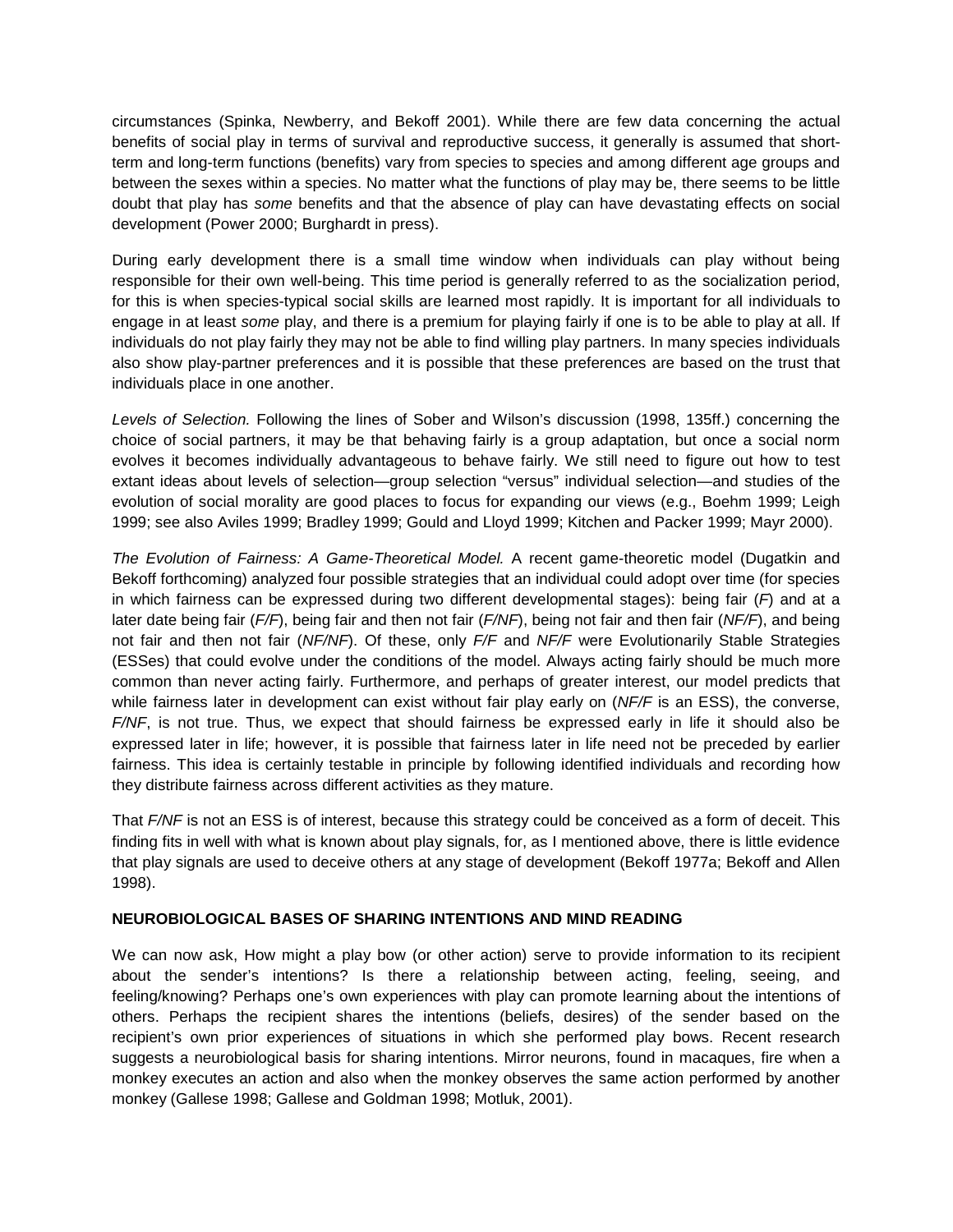Research on mirror neurons is truly exciting, and the results of these efforts will be very helpful for answering questions about which species of animals may have "theories of mind" or "cognitive empathy" about the mental and emotional states of others. Vittorio Gallese and philosopher Alvin Goldman (1998, 493) suggest that mirror neurons might "enable an organism to detect certain mental states of observed conspecifics . . . as part of, or a precursor to, a more general mind-reading ability." Laurie Carr and her colleagues at The University of California at Los Angeles discovered, by using neuroimaging in humans, similar patterns of neural activation both when an individual observed a facial expression depicting an emotion and when he or she imitated the facial expression. This research suggests a neurobiological underpinning of empathy. Chris and Uta Frith (1999) report the results of neural imaging studies in humans that suggest a neural basis for one form of "social intelligence," understanding others' mental states (mental state attribution).

More comparative data are needed to determine if mirror neurons (or functional equivalents) are found in other taxa and if they might actually play a role in the sharing of intentions or feelings—perhaps keys to empathy—between individuals engaged in an ongoing social interaction such as play. Neuroimaging studies will also be useful.

# **SOCIAL PLAY AND SOCIAL MORALITY: WHERE TO FROM HERE?**

To stimulate further comparative research (and the development of models) on a wider array of species than has previously been studied, I offer the hypothesis that social morality, in this case behaving fairly, is an adaptation that is shared by many mammals, not only by nonhuman and human primates. Behaving fairly evolved because it helped young animals acquire social and other skills needed as they matured into adults. A focus on social cooperation is needed to balance the plethora of research that is devoted to social competition and selfishness (for further discussion see Boehm 1999 and Singer 1999).

Group-living animals may provide many insights into animal morality. In many social groups individuals develop and maintain tight social bonds that help to regulate social behavior. Individuals coordinate their behavior—some mate, some hunt, some defend resources, some accept subordinate status—to achieve common goals and to maintain social stability. Consider pack-living wolves. For a long time researchers thought pack size was regulated by available food resources. Wolves typically feed on such prey as elk and moose, each of which is larger than an individual wolf. Successfully hunting such large ungulates takes more than one wolf, so it made sense to postulate that wolf packs evolved because of the size of wolves' prey. Defending food might also be associated with pack-living. However, long-term research by David Mech (1970) showed that pack size in wolves was regulated by social, not food-related, factors. Mech discovered that the number of wolves who could live together in a coordinated pack was governed by the number of wolves with whom individuals could closely bond ("social attraction factor") balanced against the number of individuals from whom an individual could tolerate competition ("social competition factor"). Codes of conduct and packs broke down when there were too many wolves. Whether or not the dissolution of packs resulted from individuals behaving unfairly is unknown, but this would be a valuable topic for future research with wolves and other social animals.

In social groups, individuals often learn what they can and cannot do, and the group's integrity depends upon individuals agreeing that certain rules regulate their behavior. At any given moment individuals know their place or role and that of other group members. As a result of lessons in social cognition and empathy that are offered in social play, individuals learn what is "right" or "wrong"—what is acceptable to others—the result of which is the development and maintenance of a social group that operates efficiently. The absence of social structure and boundaries can produce gaps in morality that lead to the dissolution of a group (Bruce Gottlieb, personal communication).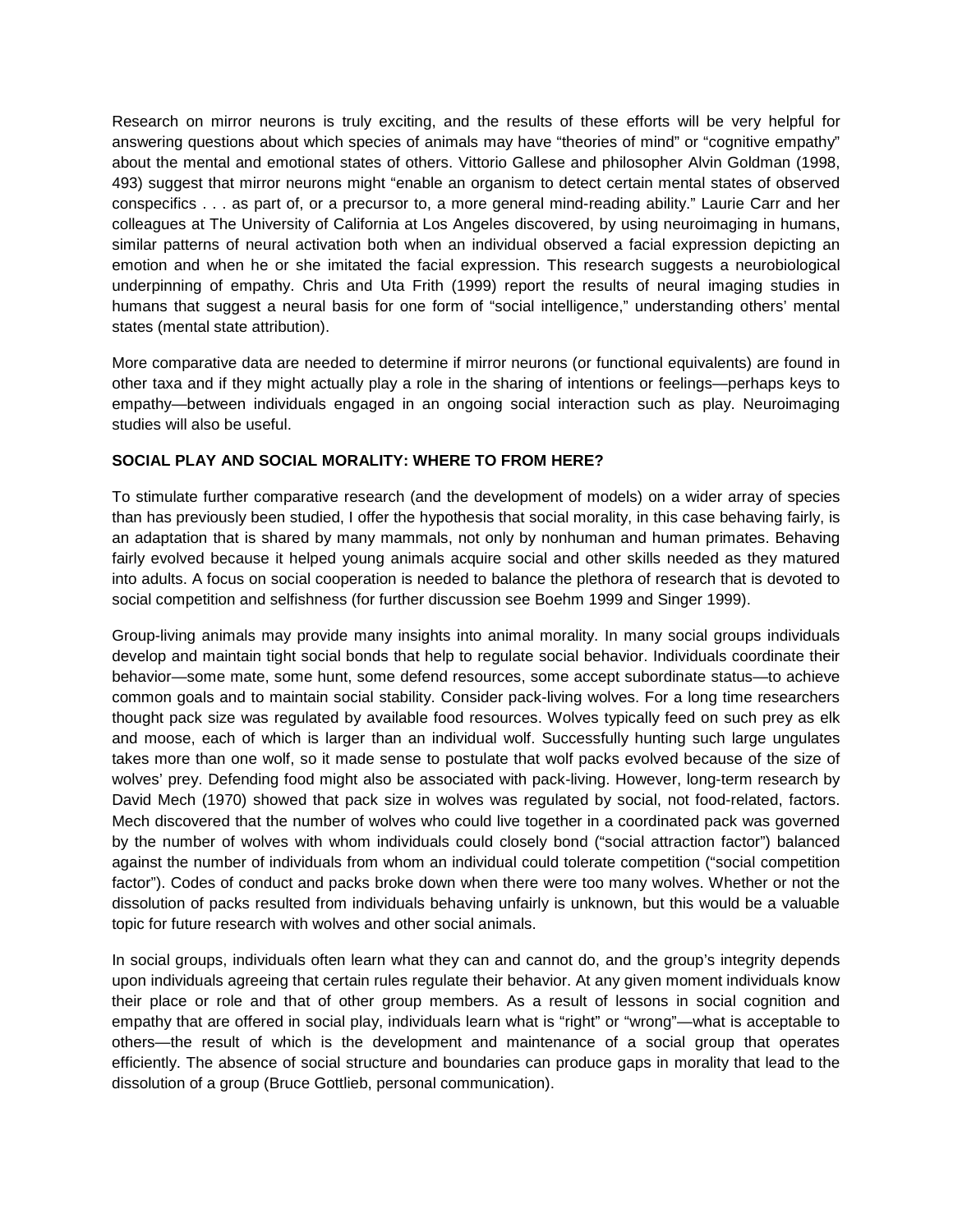In summary, I argue that mammalian social play is a useful behavioral phenotype on which to concentrate in order to learn more about the evolution of fairness and social morality. (While birds and individuals of other species engage in social play, there are too few data from which to draw detailed conclusions about the nature of their play.) There is strong selection for playing fairly because individuals benefit from adopting this behavioral strategy. Numerous mechanisms (play invitation signals, variations in the sequencing of actions performed during play when compared to other contexts, self handicapping, role reversing) have evolved to facilitate the initiation and maintenance of social play in numerous mammals to keep others engaged—so that agreeing to play fairly and the resulting benefits of doing so can be readily achieved. Mark Ridley (1996) points out that humans seem to be inordinately upset about unfairness, but we do not know much about other animals' reaction to unfairness. He suggests that perhaps behaving fairly pays off in the long run. Our model (Dugatkin and Bekoff forthcoming) suggests that it might.

Future comparative research that considers the nature and details of the social exchanges that are needed for animals to engage in play—reciprocity and cooperation—will undoubtedly produce data that bear on the questions I raise in this essay and also help to "operationalize" the notion of behaving fairly by informing us about what sorts of evidence confirm that animals are behaving with some sense of fairness. In the absence of this information it is premature to dismiss the possibility that social play has some role in the evolution of fairness and social morality, or to assert that animals other than primates are unable intentionally to choose to behave fairly because they lack the necessary cognitive skills or emotional capacities. These are empirical questions for which the comparative data base is scant.

Lori Gruen (in press) points out that we still need to come to terms with what it means to be moral. She also suggests that we need to find out what cognitive and emotional capacities operate when humans perform various moral actions, and to study animals to determine if they share these capacities or some variation of them. Even if it were the case that available data suggested that nonhuman primates do not seem to behave in a specific way, for example, playing fairly, in the absence of comparative data this does not justify the claim that individuals of other taxa cannot play fairly.<sup>1</sup>

Learning about the taxonomic distribution of animal morality involves answering numerous and often difficult questions. Perhaps it will turn out that the best explanation for existing data in some taxa is that some individuals do indeed on some occasions modify their behavior to play fairly.

Play may be a unique category of behavior in that asymmetries are tolerated more than in other social contexts. Play cannot occur if the individuals choose not to engage in the activity, and the equality (or symmetry) needed for play to continue makes it different from other forms of seemingly cooperative behavior (e.g., hunting and caregiving). This sort of egalitarianism is thought to be a precondition for the evolution of social morality in humans. From whence did it arise? We really do not know much about the origins of egalitarianism. Armchair discussions, while important, will do little in comparison to our having direct experiences with other animals. In my view, studies of the evolution of social morality are among the most exciting and challenging projects that behavioral scientists (ethologists, geneticists, evolutionary biologists, neurobiologists, psychologists, anthropologists), theologians, and religious scholars face. We need to rise to the task before us rather than dismiss in a speciesistic manner the moral lives of other animals.

I have no doubt that studying and learning about animal play can teach us to live more compassionately with heart and love. Keep in mind the Spirit, Symmetry, Synchrony, Sacredness, and Soul of play. Learning about the evolution of cooperation, fairness, trust, and social morality goes well beyond traditional science and can be linked to religion, theology, and perhaps even to different notions of God,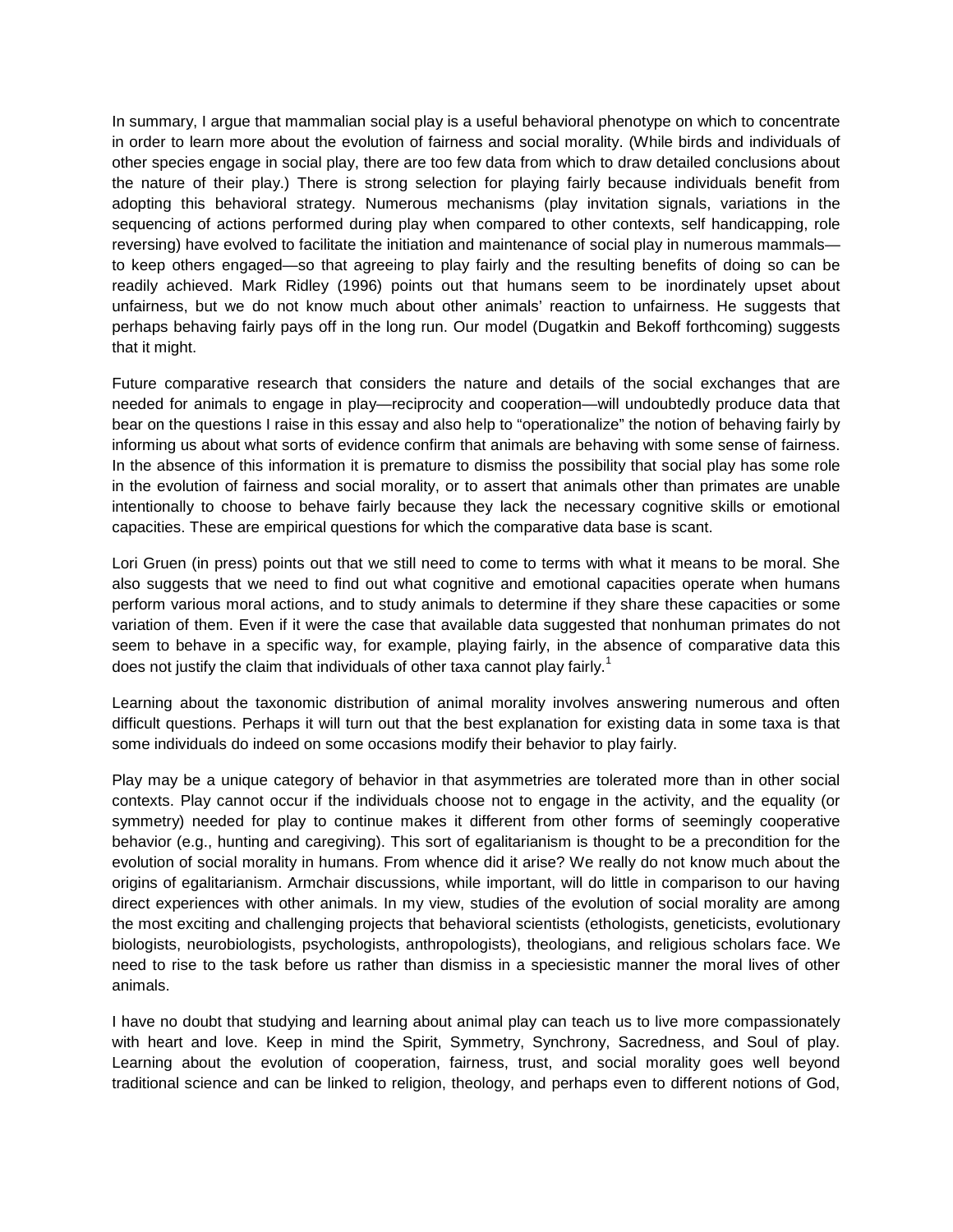because ideas about continuity and discontinuity (the possible uniqueness of humans and other species) and individuality have to be taken into account.

#### **ANIMAL EMOTIONS: EXPLORING PASSIONATE NATURE**

It is hard to watch elephants' remarkable behavior during a family or bond group greeting ceremony, the birth of a new family member, a playful interaction, the mating of a relative, the rescue of a family member, or the arrival of a musth male, and not imagine that they feel very strong emotions which could be best described by words such as joy, happiness, love, feelings of friendship, exuberance, amusement, pleasure, compassion, relief, and respect. (Poole 1998, 90–91)

Do elephants feel joy, chimpanzees grief and depression, and dogs happiness and dejection? People disagree about the nature of animal emotions, especially concerning the question of whether any animals other than humans can feel emotions. Joyce Poole, who has studied elephants for more than two decades, believes that elephants have highly evolved emotional lives, and Greeks, long ago, believed that many animals experience the same range of emotions as humans. Current research, especially in ethology, neurobiology, endocrinology, psychology, and philosophy, is providing compelling evidence that at least some animals likely feel a full range of emotions, including fear, joy, happiness, shame, embarrassment, resentment, jealousy, rage, anger, love, pleasure, compassion, respect, relief, disgust, sadness, despair, and grief (for detailed discussions and long lists of references see Panksepp 1998 and Bekoff 2000b, c, d).

When we see animals express their emotions they are truly expressing their spirits and souls. In my book, *The Smile of a Dolphin: Remarkable Accounts of Animal Emotions* (2000b), many world-famous researchers who have spent their lives with a wide variety of animals shared their stories about the emotional lives of the animals they know best. Their stories, supported by copious amounts of data, leave no doubt as to whether many animals experience the deepest of emotions ranging from joyful glee when playing to bereavement, grief, and depression over the loss of a mate, child, or other friend. Animals may even fall in love. So, writes Bernd Heinrich in his book, *Mind of the Raven* (1999, 341): "Since ravens have long-term mates, I suspect that they fall in love like us, simply because some internal reward is required to maintain a long-term pair bond." Heinrich has studied and lived with ravens for many years and knows these wonderful birds well.

There have also been reports of animal emotions in the popular press, including newspapers and magazines. In one story, a troop of about one hundred rhesus monkeys in Tezpur, India, brought traffic to a halt after a baby monkey was hit by a car. The monkeys encircled the injured infant, whose hind legs were crushed and who lay in the road unable to move, and blocked all traffic. A government official reported that the monkeys were angry, and a local shopkeeper was quoted as saying, "It was very emotional . . . some of them massaged its legs. Finally, they left the scene carrying the injured baby with them."

In another incident, baboons in Saudi Arabia waited for three days on the side of a road to take revenge on a driver who had killed a member of their troop. The baboons lay in waiting and ambushed the driver after one baboon screamed when the driver passed by them. The angry baboons threw stones at the car and broke its windshield.

The study of animal emotions is an important endeavor, because not only will it allow us to achieve an understanding and appreciation of the lives of many of the animal beings with whom we share this splendid planet, it also will help us come to terms with how we "mind them"—especially how we treat our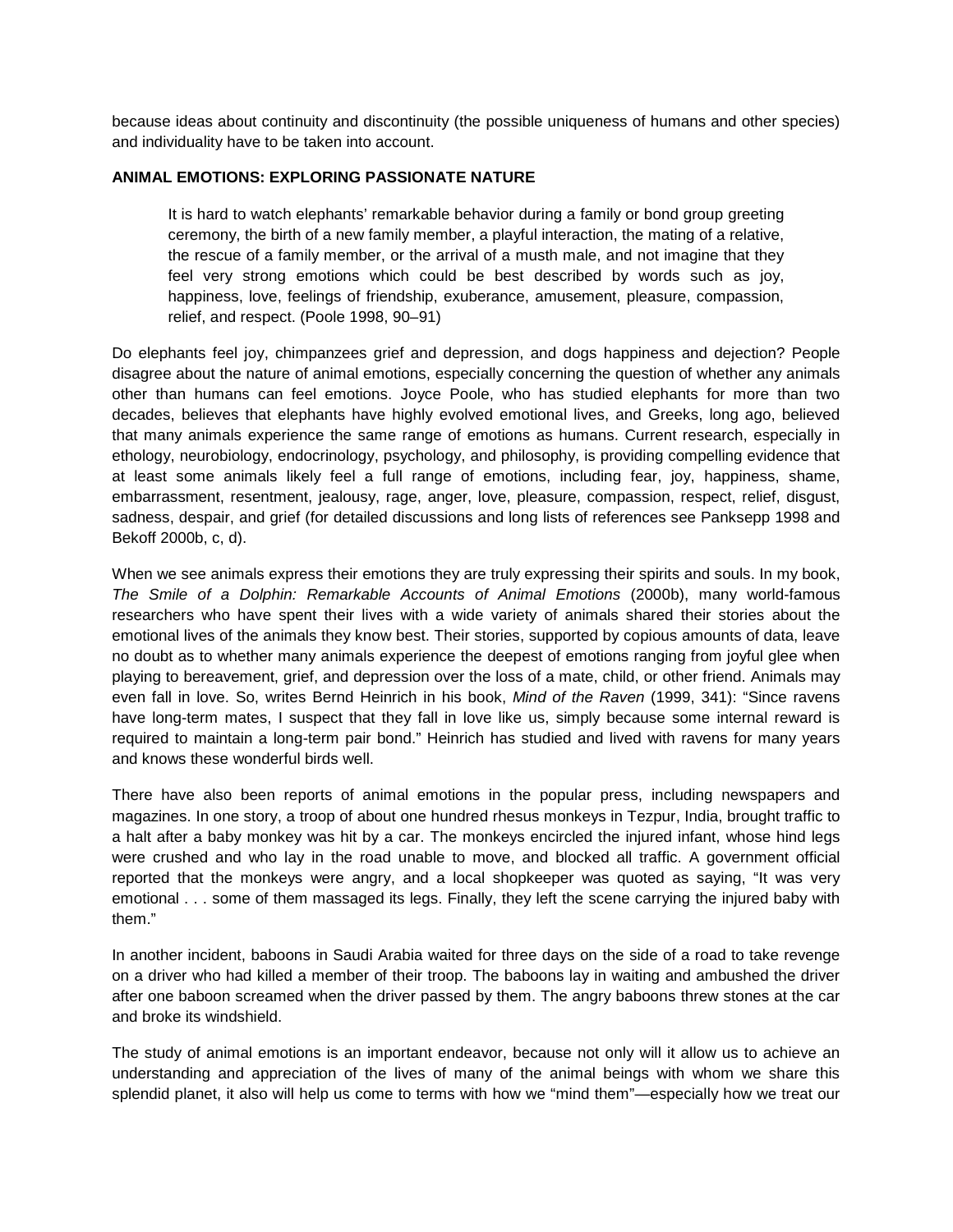animal kin. One reason that many animals can form tight and reciprocal social bonds with one another and with humans is because of shared emotions. Emotions are the glue for the development and maintenance of these bonds.

*Charles Darwin and Animal Emotions.* Researchers interested in exploring animal passions ask such questions as: Do animals experience emotions? What, if anything, do they feel? Can we draw a line that clearly separates those species that experience emotions from those that do not? Much current research follows Charles Darwin's lead set forth in his book *The Expression of the Emotions in Man and Animals*  ([1872] 1998). As I mentioned above, here and elsewhere Darwin argued that there is continuity, not large gaps, between humans and other animals in their emotional lives. The differences among many animals are differences in degree rather than differences in kind. In *The Descent of Man and Selection in Relation to Sex* Darwin claimed that "the lower animals, like man, manifestly feel pleasure and pain, happiness, and misery" ([1871] 1936, 448).

*Naturalizing the Study of Animal Emotions: Facts and Feeling*. Field research on animal emotions is of primary importance, for emotions have evolved in specific contexts. Naturalizing the study of animal emotions will provide for data more reliable than information collected in unnatural circumstances (although animals raised in extremely impoverished social environments display the deepest of grief ), because emotions have evolved just as have other behavioral patterns and organs, including stomachs, hearts, kidneys, and brains. Categorically denying emotions to animals because we cannot study them directly does not constitute a strong or reasonable argument against their existence. The same concerns could be mounted against evolutionary explanations of a wide variety of behavior patterns, stories that rely on facts that are impossible to verify precisely. In this sense, evolution is as private as the minds of other individuals. Thus, we can only make better or worse guesses about why a particular behavior pattern evolved.

*Emotion and Cognition: How Are Emotions Experienced by Individuals?* Perhaps the most difficult of unanswered questions concerning animal emotions deals with how emotions and cognition are linked how emotions are felt, or reflected on, by humans and other animals. We also do not know which species have the capacities to engage in conscious reflection about emotions and which do not. A combination of evolutionary, comparative, and developmental approaches set forth by Niko Tinbergen ([1951] 1989; 1963) and Gordon Burghardt (1991), combined with comparative studies of the neurobiological and endocrinological bases of emotions in various animals, including humans, carries much promise for future work concerned with relationships between cognition and individuals' experiences of various emotions.

In his book *The Feeling of What Happens: Body and Emotion in the Making of Consciousness*, Antonio Damasio (1999a; see also Damasio 1999b) provides a biological explanation for how emotions might be felt in humans. His explanation might also apply to some animals. Damasio suggests that various brain structures map both the organism and external objects to create what he calls a second-order representation. The mapping of the organism and the object most likely occurs in the thalamus and cingulate cortices. A sense of self in the act of knowing is created, and the individual knows "to whom this is happening." The "seer" and the "seen," the "thinker" and the "thought," are one and the same.

Clearly, an understanding of behavior and neurobiology is necessary if we are ever to understand how emotions and cognition are linked. It is essential that we learn as much as we can about individuals' private experiences, feelings, and mental states. If and how animals' emotions are experienced is a challenge for future research.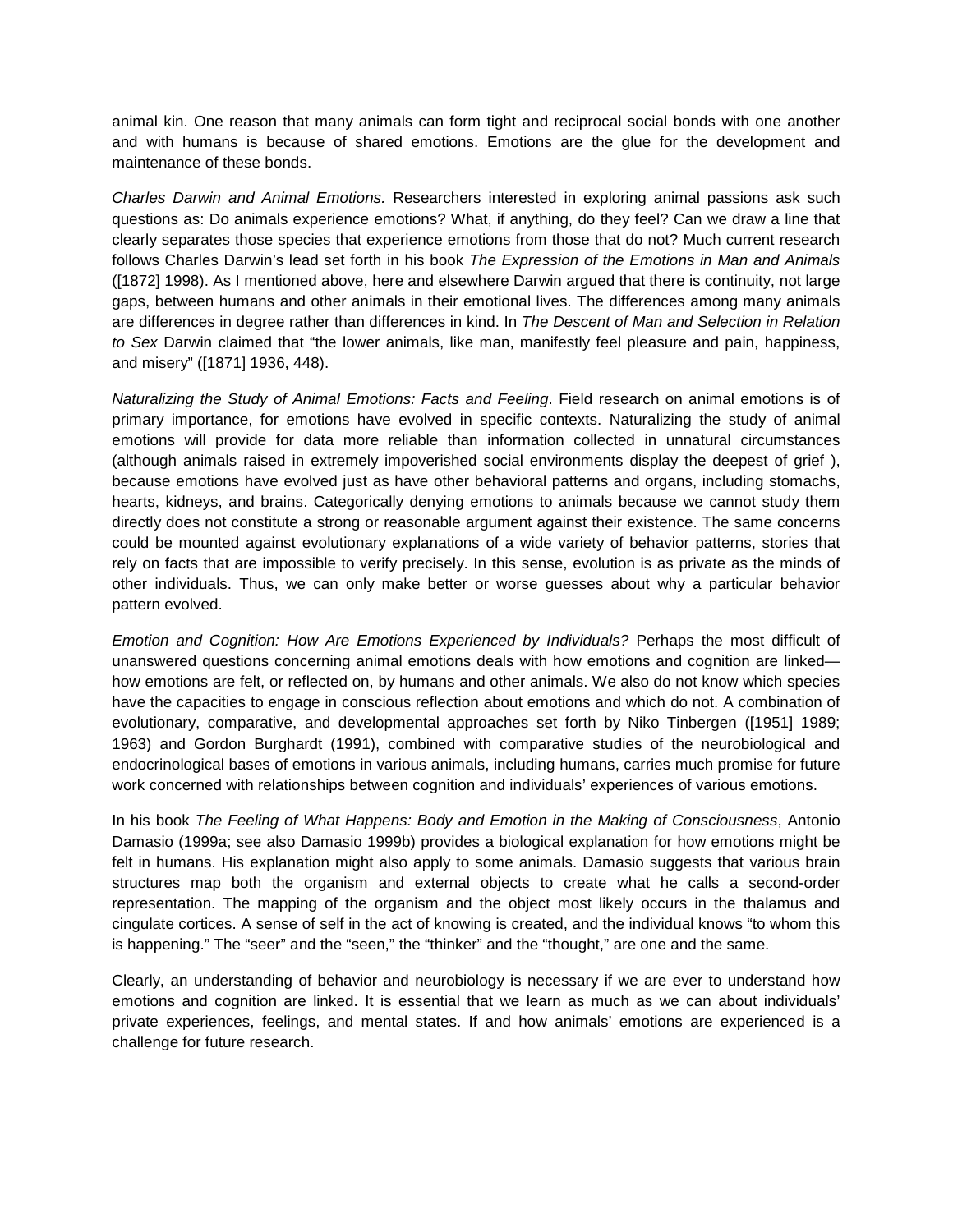#### **THE EVOLUTION OF EMOTIONS**

Darwin is usually credited with being the first scientist to give serious attention to the study of animal emotions. In his books *On the Origin of Species* (1859), *The Descent of Man* ([1871] 1936), and *The Expression of the Emotions in Man and Animals* ([1872] 1998), Darwin argued that there is continuity between humans and other animals in their emotional (and cognitive) lives—that there are transitional stages among species, not large gaps. The differences among many animals are differences in degree rather than differences in kind.

Darwin applied the comparative method to the study of emotional expression, using six methods: observations of infants; observations of the insane who, when compared to normal adults, were less able to hide their emotions; judgments of facial expressions created by electrical stimulation of facial muscles; analyses of paintings and sculptures; cross-cultural comparisons of expressions and gestures, especially of people distant from Europeans; and observations of animal expressions, especially those of domestic dogs.

Concerning continuity, I quote from one of the deans of ornithology, Alexander Skutch, who at 97 years of age is still conducting field research on birds in Costa Rica. In his delightful book *The Minds of Birds*, Skutch wrote:

It is remarkable how often the sounds that birds make suggest the emotions that we might feel in similar circumstances: soft notes like lullabies while calmly warming their eggs or nestlings; mournful cries while helplessly watching an intruder at their nests; harsh or grating sounds while threatening or attacking an enemy. . . . Birds so frequently respond to events in tones such as we might use that we suspect their emotions are similar to our own. (Skutch 1996, 41–42)

A broad evolutionary and comparative approach to the study of emotions will help us learn more about the taxonomic distribution of emotions. For example, Michel Cabanac (1999; 2000) has discovered that reptiles, such as iguanas, maximize sensory pleasure. He found that iguanas prefer to stay warm rather than venture out into the cold to get food, whereas amphibians such as frogs did not show such behavior. Neither did fish. Iguanas experience what is called "emotional fever" (a rise in body temperature) and tachycardia (increased heart rate), physiological responses that are associated with pleasure in other vertebrates, including humans. Cabanac postulated that the first mental event to emerge into consciousness was the ability of an individual to experience the sensations of pleasure or displeasure. Cabanac's research suggests that reptiles experience basic emotional states and that the ability to have an emotional life emerged between amphibians and early reptiles. His findings are consistent with some of Paul Maclean's theory of the triune brain.

*Joy, Happiness, and Play.* As I mentioned, social play is an excellent example of a behavior in which many animals engage, and one that they seem to enjoy immensely. Individuals become immersed in the activity, and there seems to be no goal other than to play. There is a feeling of incredible freedom in the flow of play.

Animals seek out play relentlessly, and when a potential partner does not respond to a play invitation they often turn to another individual. Specific play signals are used to initiate and to maintain play. If all potential partners refuse its invitation, an individual will play with objects or chase its own tail. The play mood is contagious; just seeing animals playing can stimulate play in others. Animals seek out play because it is fun. Consider my field notes of two dogs playing.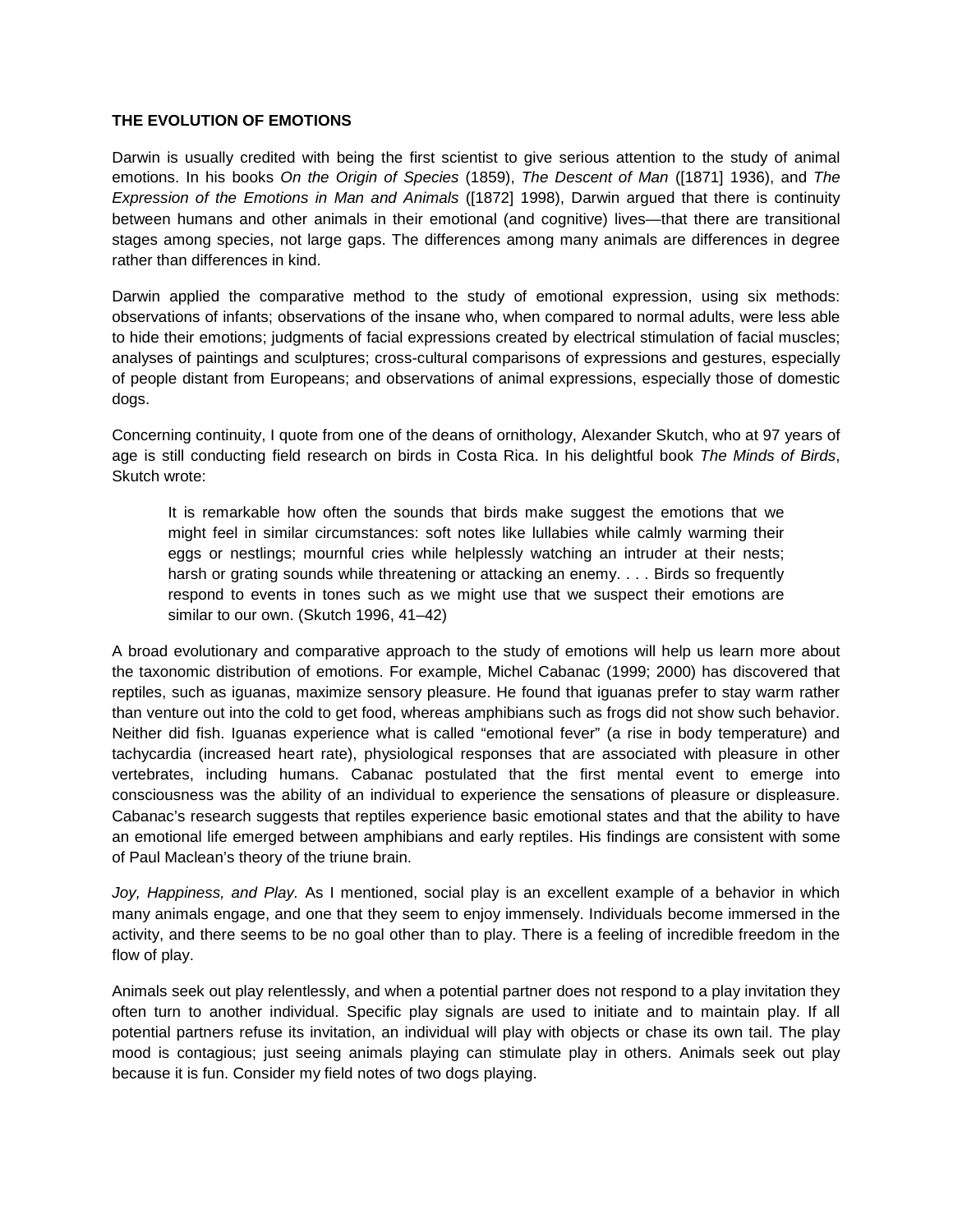Jethro runs towards Zeke, stops immediately in front of him, crouches or bows on his forelimbs, wags his tail, barks, and immediately lunges at him, bites his scruff and shakes his head rapidly from side to side, works his way around to his backside and mounts him, jumps off, does a rapid bow, lunges at his side and slams him with his hips, leaps up and bites his neck, and runs away. Zeke takes wild pursuit of Jethro and leaps on his back and bites his muzzle and then his scruff, and shakes his head rapidly from side to side. They then wrestle with one another and part, only for a few minutes. Jethro walks slowly over to Zeke, extends his paw toward Zeke's head, and nips at his ears. Zeke gets up and jumps on Jethro's back, bites him, and grasps him around his waist. They then fall to the ground and wrestle with their mouths. Then they chase one another and roll over and play.

It seems more difficult to deny that the animals were having fun and enjoying themselves than to accept that they enjoyed what they were doing.

#### *Grief*.

Never shall I forget watching as, three days after Flo's death, Flint climbed slowly into a tall tree near the stream. He walked along one of the branches, then stopped and stood motionless, staring down at an empty nest. After about two minutes he turned away and, with the movements of an old man, climbed down, walked a few steps, then lay, wide eyes staring ahead. The nest was one which he and Flo had shared a short while before Flo died. . . . In the presence of his big brother [Figan], [Flint] had seemed to shake off a little of his depression. But then he suddenly left the group and raced back to the place where Flo had died and there sank into ever deeper depression. . . . Flint became increasingly lethargic, refused food and, with his immune system thus weakened, fell sick. The last time I saw him alive, he was hollow-eyed, gaunt and utterly depressed, huddled in the vegetation close to where Flo had died. . . . The last short journey he made, pausing to rest every few feet, was to the very place where Flo's body had lain. There he stayed for several hours, sometimes staring and staring into the water. He struggled on a little further, then curled up—and never moved again. (Goodall 1990, 196– 97)

Many animals display grief at the loss or absence of another. One vivid description is offered above. Jane Goodall observed Flint, an eight-and-a-half year-old chimpanzee, withdraw from his group, stop feeding, and finally die after his mother, Flo, died. The Nobel laureate Konrad Lorenz observed grief in geese that was similar to grief in young children. He provided the following account: "A greylag goose that has lost its partner shows all the symptoms that John Bowlby has described in young human children in his famous book *Infant Grief* . . . the eyes sink deep into their sockets, and the individual has an overall drooping experience, literally letting the head hang . . ." (Lorenz 1991, 251).

Other examples of grief are offered in my book *The Smile of a Dolphin* (2000b). Sea lion mothers, watching their babies being eaten by killer whales, squeal eerily and wail pitifully in anguish of their loss. Dolphins have been observed struggling to save a dead infant. Elephants have stood guard over a stillborn baby for days with their head and ears hung down, quiet and moving slowly. Orphan elephants who saw their mothers being killed often wake up screaming. Joyce Pool claims that grief and depression in orphan elephants is a real phenomenon. It has also been noted of traumatized orphaned gorillas: "The light in their eyes simply goes out, and they die" (McRae 2000, 86). Comparative research in neurobiology, endocrinology, and behavior is needed to learn more about the subjective nature of animal grief.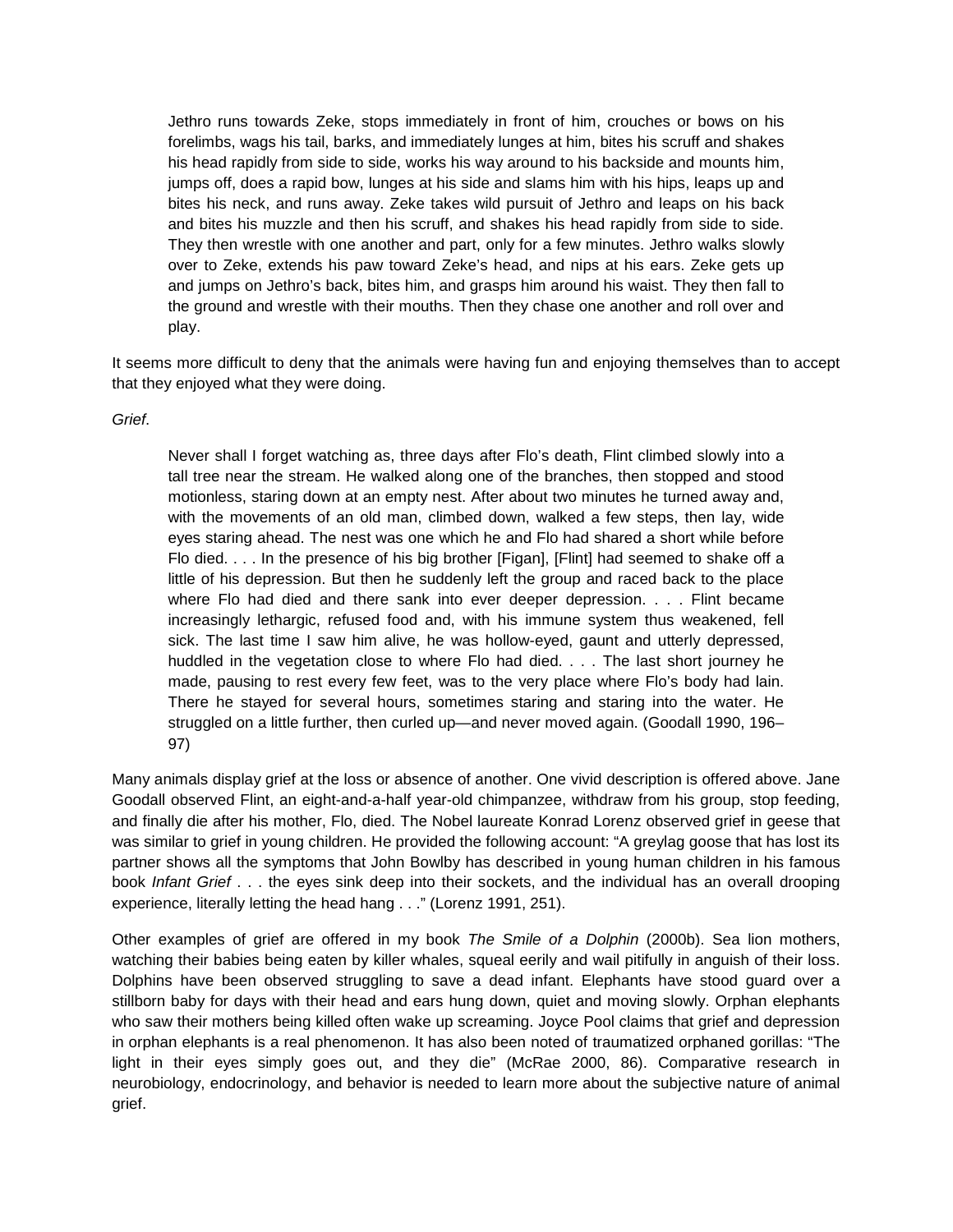*Romantic Love.* Courtship and mating are two activities in which numerous animals regularly engage. Many animals seem to fall in love with one another just as do humans. Recall that Heinrich is of the opinion that even ravens fall in love. In many species, romantic love slowly develops between potential mates. It is as if one or both needs to prove their worth to the other before they consummate their relationship.

Bernd Würsig (2000) has described courtship in southern right whales off Peninsula Valdis, Argentina. While courting, Aphro (female) and Butch (male) continuously touched flippers, began a slow caressing motion with them, rolled toward each other, briefly locked both sets of flippers as in a hug, and then rolled back up, lying side by side. They then swam off, side by side, touching, surfacing, and diving in unison. Würsig followed Butch and Aphro for about an hour, during which they continued their tight travel. Würsig believes that Aphro and Butch became powerfully attracted to each other and had at least a feeling of "afterglow" as they swam off. He asks, Could this not be leviathan love?

Many things have passed for love in humans, yet we do not deny its existence, nor are we hesitant to say that humans are capable of falling in love. It is unlikely that romantic love (or any emotion) first appeared in humans with no evolutionary precursors in animals. Indeed, there are common brain systems and homologous chemicals underlying love (and other emotions) that are shared among humans and animals. The presence of these neural pathways suggests that if humans can feel romantic love, then at least some other animals also experience this emotion.

*Embarrassment*. Some animals even seem to feel embarrassment. Goodall (2000) observed what could be called embarrassment in chimpanzees. When Fifi's oldest child, Freud, was five and a half years old, his uncle, Fifi's brother Figan, was the alpha male of the chimpanzee community. Freud always followed Figan; he hero-worshipped the big male. Once, as Fifi groomed Figan, Freud climbed up the thin stem of a wild plantain. When he reached the leafy crown, he began swaying wildly back and forth. Had he been a human child, we would have said he was showing off. Suddenly the stem broke and Freud tumbled into the long grass. He was not hurt. He landed close to Goodall, and as his head emerged from the grass, she saw him look over at Figan—Had he noticed? If he had, he paid no attention but went on grooming. Freud very quietly climbed another tree and began to feed.

Marc Hauser (2000) observed what could be labeled embarrassment in a male rhesus monkey. After copulating, the male strutted away and accidentally fell into a ditch. He stood up and quickly looked around. Sensing that no other monkeys saw him tumble, he marched off, back high, head and tail up, as if nothing had happened. Once again, comparative research in neurobiology, endocrinology, and behavior is needed to learn more about the subjective nature of embarrassment.

# **STUDYING ANIMAL EMOTIONS: WHERE TO FROM HERE?**

The best way to learn about the emotional lives of animals is to conduct comparative and evolutionary ethological, neurobiological, and endocrinological research and to resist critics' claims that anthropomorphism has no place in these efforts. To claim that we cannot understand elephants, dolphins, or other animals unless "we are one of them" gets us nowhere. It is important to try to learn how animals live in their own worlds, to understand their own perspectives. Animals evolved in specific and unique situations, and it discounts their lives if we try to understand them only from our own perspective. Certainly, gaining this kind of knowledge is difficult, but it is not impossible. Perhaps so little headway has been made in the study of animal emotions because of a fear of being nonscientific. In response to my invitation to contribute an essay to my forthcoming book on animal emotions, one colleague wrote: "I'm not sure what I can produce, but it certainly won't be scientific. And I am just not sure what I can say. I have not studied animals in natural circumstances and, though interested in emotions, I've 'noticed' few.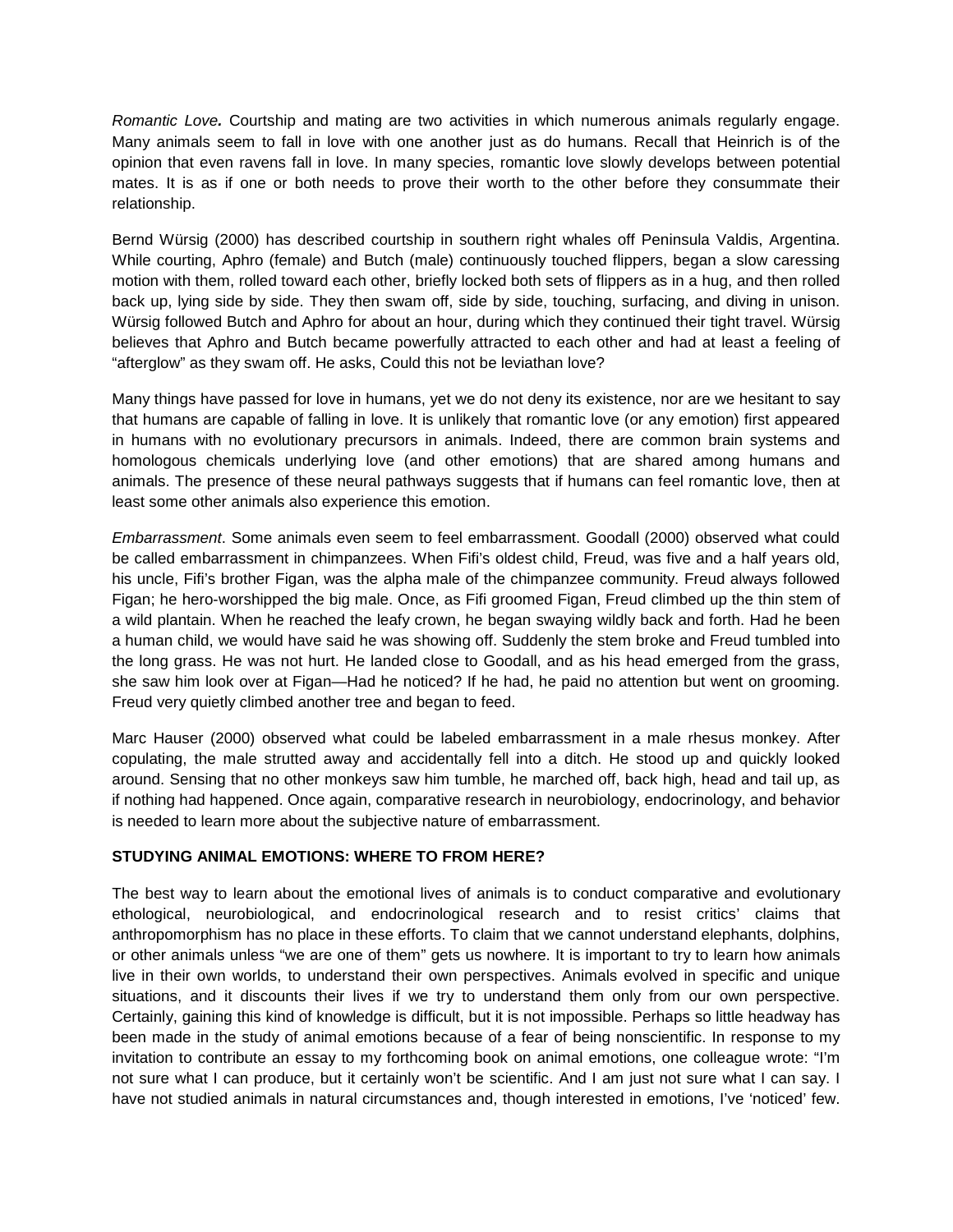Let me think about this." On the other hand, many other scientists were very eager to contribute. They believed that we can be scientific and at the same time use other types of data to learn about animal emotions—that it is permissible for scientists to write about matters of the heart (although at least one prominent biologist has had trouble publishing such material; Heinrich 1999, 322).

*The Necessity for Biocentric Anthropomorphism.* ". . . we are obliged to acknowledge that *all psychic interpretation of animal behavior must be on the analogy of human experience*. . . . Whether we will or no, we must be anthropomorphic in the notions we form of what takes place in the mind of an animal" (Washburn 1909, 13).

Anthropomorphism is inevitable. Unfortunately, many researchers have ignored what is so very obvious: We are humans, and we have by necessity a human view of the world. The way we describe and explain the behavior of other animals is limited by the language we use to talk about things in general. By engaging in anthropomorphism—using human terms to explain animals' emotions or feelings—we are making other animals' worlds accessible to ourselves. But this is not to say that other animals are happy or sad in the same ways in which humans (or even other conspecifics) are happy or sad. Of course, I cannot be absolutely certain that Jethro, my companion dog, is happy, sad, angry, upset, or in love, but these words serve to explain what he might be feeling. However, merely referring acontextually to the firing of different neurons or to the activity of different muscles in the absence of behavioral information and context is insufficiently informative. Using anthropomorphic language does not have to discount the animals' point of view. Anthropomorphism allows other animals' behavior and emotions to be accessible to us. Thus, I maintain that we can be *biocentrically anthropomorphic* and do rigorous science.

To make the use of anthropomorphism and anecdote more acceptable to those who feel uncomfortable describing animals with such words as happy, sad, depressed, or jealous, or those who do not think that mere stories about animals truly provide much useful information, Burghardt (1991) suggested the notion of *critical anthropomorphism*, in which various sources of information are used to generate ideas that may be useful in future research. These sources include natural history; individuals' perceptions, intuitions, and feelings; careful descriptions of behavior; identifying with the animal; optimization models; and previous studies.

Burghardt and others feel comfortable expanding science carefully to gain a better understanding of other animals (Burghardt 1997). However, Burghardt and other scientists who openly support the usefulness of anthropomorphism are not alone. Some scientists feel very comfortable attributing human emotions to, for example, the companion animals with whom they share their homes. These researchers often tell stories of how happy their dog Fido is when they arrive at home, how sad Fido looks when they leave him at home or take away a chew bone, how Fido misses his buddies, or how smart Fido is for figuring out how to get around an obstacle. Yet, when the same scientists enter their laboratories, dogs and other animals become objects, and talking about their emotional lives or how intelligent they are is taboo.

One answer to the question of why dogs and other animals are viewed differently at "work" and at home is that at work, dogs are subjected to a wide variety of treatments that would be difficult to administer to one's companion. This is supported by recent research. Based on a series of interviews with practicing scientists, sociologist Mary Phillips (1994, 119) reported that many of them construct a "distinct category of animal, the 'laboratory animal,' that contrasts with namable animals (e.g., pets) across every salient dimension . . . the cat or dog in the laboratory is perceived by researchers as ontologically different from the pet dog or cat at home."

*Meet the Devil.* Jaak Panksepp (1998) provides a useful thought experiment. Imagine that you are faced with making a devil's choice concerning the existence of animal emotions. You must answer correctly the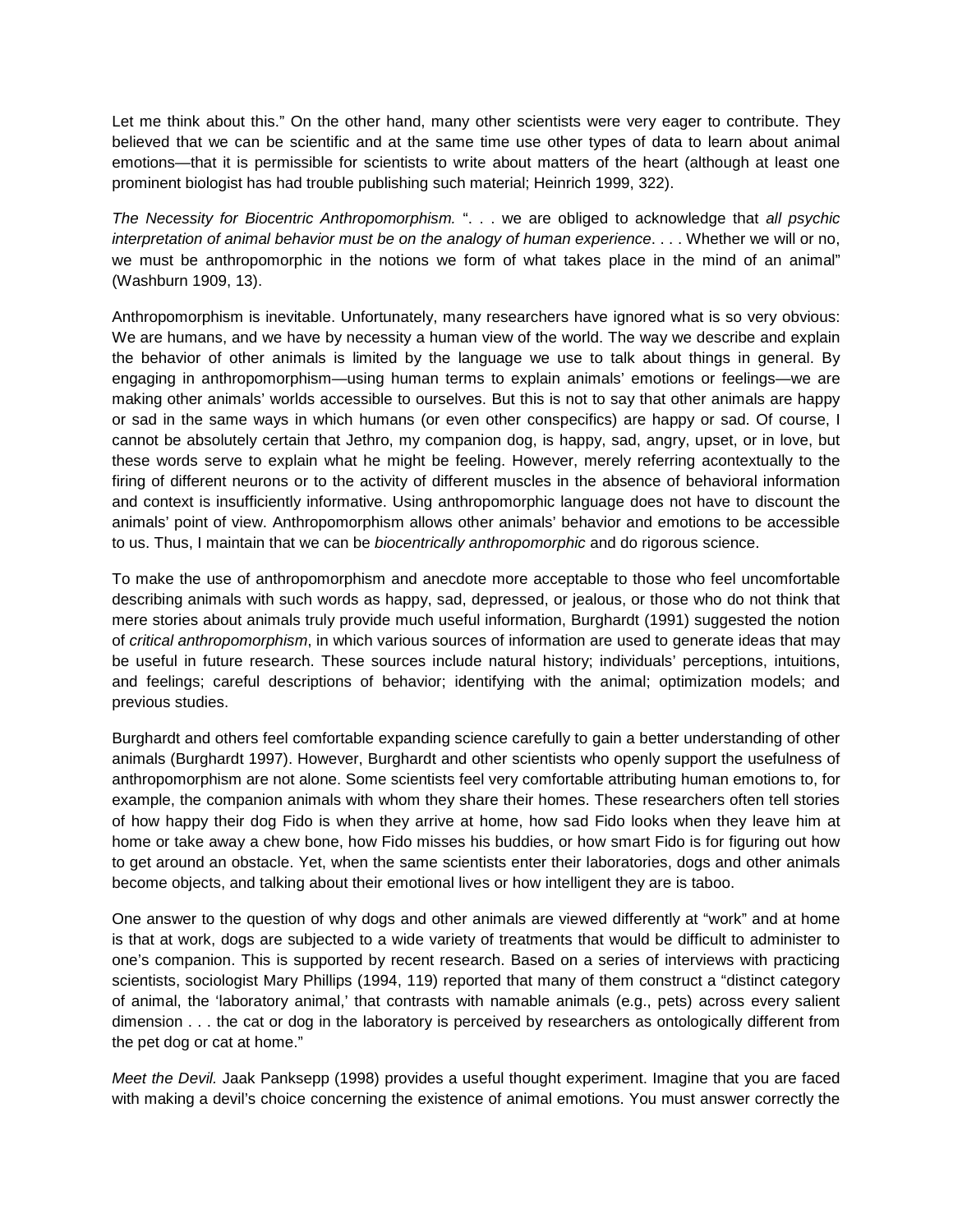question of whether or not other mammals have internally experienced emotional feelings. If you give the wrong answer you will follow the devil home. In other words, the stakes are high. Panksepp asks how many scientists would deny under these circumstances that at least some animals have feelings, and concludes: likely, very few.

There is much disagreement about the emotional lives of other animals, but we are learning more and more each day as researchers from different disciplines tackle the difficult questions that I have laid out above.

The following questions can be used to set the stage for learning more about the evolution and expression of animal emotions: Our moods move us, so why not other animals? Emotions help us to manage and regulate our relationships with others, so why not for other animals? Emotions are important for humans to adapt to specific circumstances, so why not for other animals? Emotions are an integral part of human life, so why not for other animals?

Current research suggests that no one single theory of emotions can explain all of the psychological phenomena that are called emotions. There is no doubt that there is continuity between the neurobehavioral systems that underlie human and nonhuman emotions, that the differences between human and animal emotions are, in many instances, differences in degree rather than differences in kind.

In remaining open to the idea that many animals have rich emotional lives, even if we are wrong in some cases, little truly is lost. If we close the door on the possibility that many animals have rich emotional lives, even if they are very different from our own or from those of animals with whom we are most familiar, we will lose great opportunities to learn about the lives of animals with whom we share this wondrous planet.

The future holds many challenges and perhaps surprises for those who want to learn more about animal emotions. The rigorous study of animal emotions will require harnessing the best possible resources. These resources include researchers in various scientific disciplines who provide hard data and anecdotes, other scholars who study animals, nonacademics who observe animals and tell stories, and the animals themselves. There is ample room for hard and soft science in the study of animal emotions.

There are many worlds beyond human experience. There are no substitutes for listening to and having direct experiences with other animals. We truly can ask such questions as, Do animals love one another? Do they mourn the loss of friends and loved ones? Do they resent others? Can they be embarrassed? Certainly our own lives will be richer for the effort and the lives of other animals more understood, appreciated, and respected.

# **ANIMALS AS "PERSONS": MY MOTHER AND MY MUTT**

Before I conclude I want to mention a topic that increasingly has been pursued by philosophers, legal scholars, and a handful of biologists (see various essays in Cavalieri and Singer 1993 and Cavalieri 1998, and references therein; see also Regan 1983; Degrazia 1997; Francione 2000; Wise 2000). It is the topic of personhood (in philosophical and legal arenas, though the discussion crosses these disciplines) and whether or not nonhuman animals can be considered to be persons. Discussing the status of animals as possible persons forces us to consider what makes us human. The study of animal cognition and emotions is central to questions about personhood.

A brief story about my mother lays out the basic questions that need to be considered.

Once, when I was visiting my parents, my deeply caring, passionate, and devoted father asked, "Marc, can you please wheel Mom into the kitchen and get her ready for dinner?" I answered, "Sure, Dad," and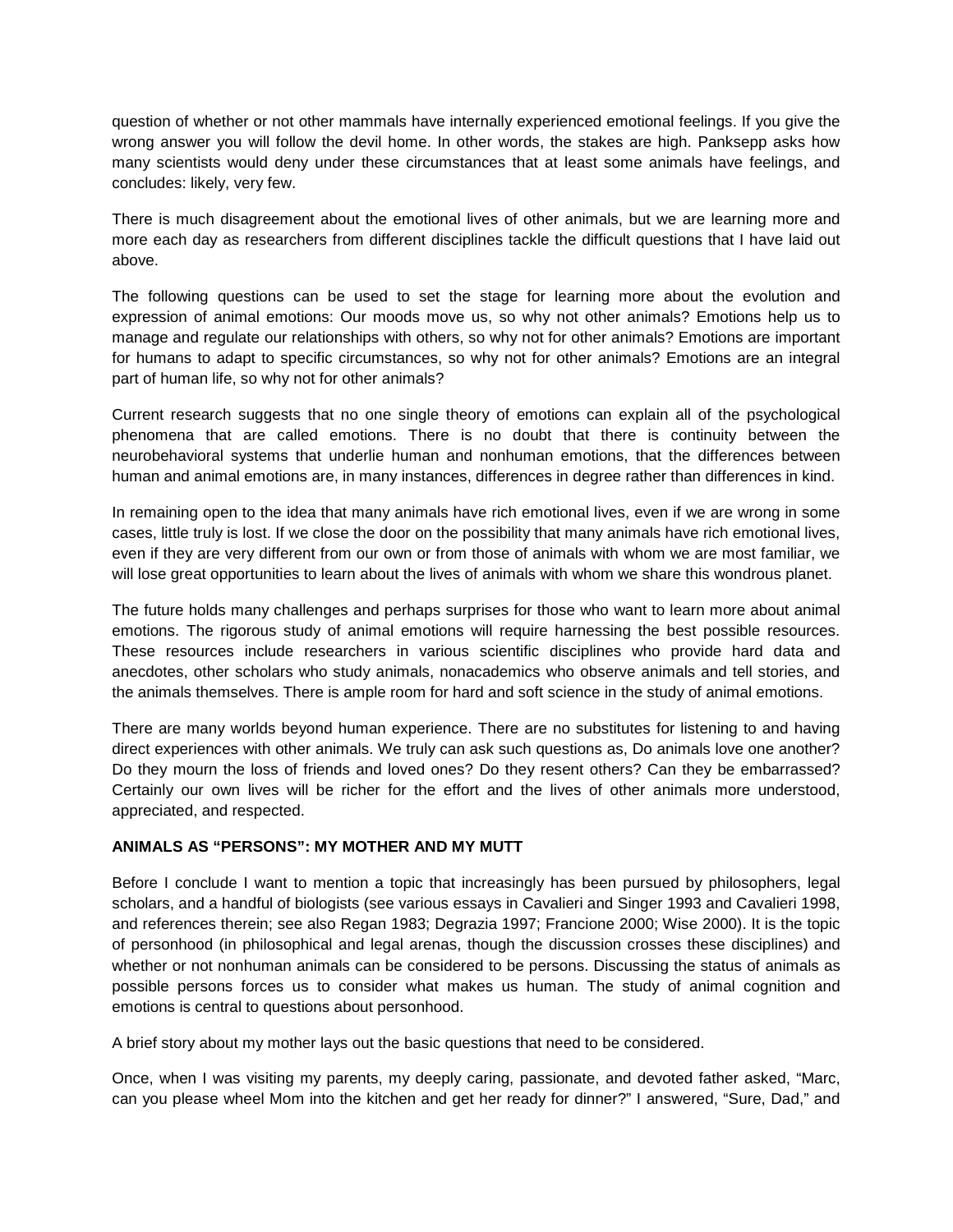began the short trek. But the journey went well beyond the confines of my parents' home. It remains a difficult and multidimensional pilgrimage for which there are not any road maps or dress rehearsals. I watch myself watching Mom. The role reversal is riveting; I am now my keeper's keeper. Where (and who) is the person I called "Mom"?

My mother, Beatrice Rose, whom I love dearly, has suffered major losses of locomotor, cognitive, and physiological functions. She does not know who I am, and likely she has lost some self- and body awareness. In a nutshell, my mother has lost her autonomy. She has little self-determination. Nevertheless, there is no doubt others would still think of her as a "person" whose spirit and soul reside within and who is entitled to certain moral and legal standing. And in my view they should.

Generally, the following criteria are used to designate a being as a person. They include: being conscious of one's surroundings, being able to reason, experiencing various emotions, having a sense of self, adjusting to changing situations, and performing various cognitive and intellectual tasks. While many humans fulfill most if not all of these criteria, there are humans who do not —young infants and seriously mentally challenged adults. But they are also rightfully considered to be persons.

Now, what about my companion dog, Jethro? He is active, can feed and groom himself, and is very emotional. Jethro is as autonomous as a dog can be. Yet, many people would not feel comfortable calling Jethro a person.

Why the different attitudes toward my mother and Jethro? Why are some people, especially in Western cultures, hesitant to call chimpanzees, gorillas, dolphins, elephants, wolves, and dogs "persons," even when they meet the criteria for personhood, more so than some humans? I believe it is because of fear. People fear that elevating animal beings to persons would mean that the notion of personhood is tarnished, that it means less for humans. Some also fear that animals will then have the same legal and moral standing as humans and they will be equals.

While some may believe this whole exercise is crass, there are very important issues at stake. Loving Jethro (and other animals) as much as I do does not mean I love my mother (or other humans) less. Does granting Jethro and other animals personhood and attendant moral and legal standing lessen or take moral and legal standing away from humans? No. Such fears are not warranted.

Little is to be gained by claiming that granting personhood to some animals would be a misguided or blasphemous move. Surely, Jethro goes through life differently from most human (and other dog) beings, but this does not mean he has no life at all. People vary greatly—there are countless different personalities—but the term *person* is broad enough to encompass (and celebrate) this marvelous diversity.

Calling a nonhuman a person does not degrade the notion of personhood. However, this move would mean that animals would come to be treated with respect, compassion, and love, that their interests in not suffering would be given equal consideration with those of humans. Could one reasonably argue that a world with less cruelty and more compassion and love would not be a better place to live and raise children? I do not think so.

# **DOG TRUST AND DEATH: DEEP LESSONS IN SPIRITUALITY**

It is in our relations with our companion animals (pets) that our humanness comes to the fore. Dogs and other companion animals (hereafter companions) are amazing beings. Our companions with whom we share our lives typically have unqualified trust in us—they believe we will always have their best interests in mind, they love us unconditionally when they choose to love us, and they would do almost anything for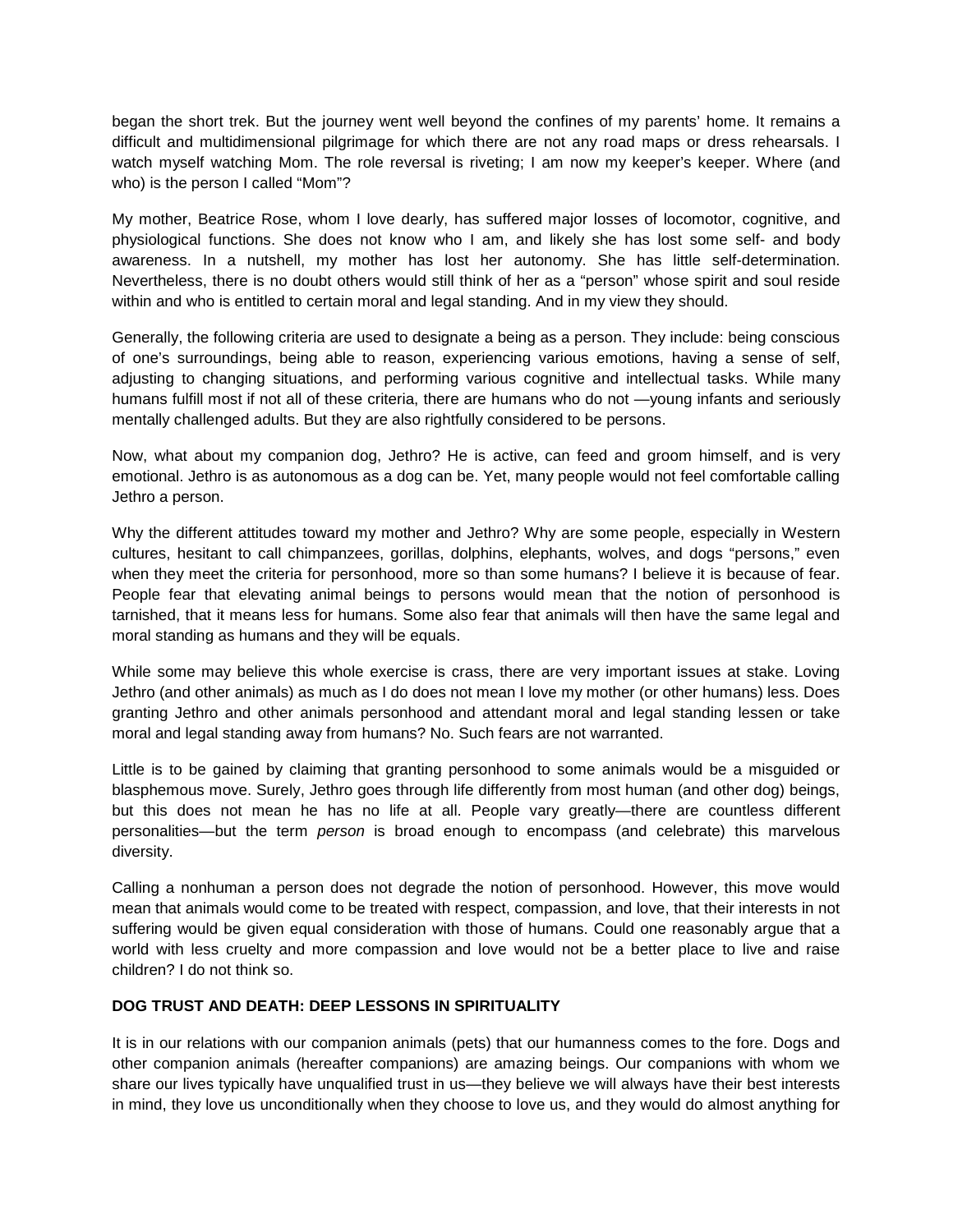us. And, indeed, often they do, taking care of us and causing themselves harm in selflessly doing so. Dogs and other companions also engage us with the natural world and, indeed, with ourselves. They force us to look deeply inside of ourselves if we choose to allow ourselves to make this often difficult journey, and to come to terms with just who we are in the grand scheme of things. Our companions offer important lessons in spirituality and can be catalysts in our weaving a seamless tapestry with all life in which the interconnections are rich, deep, and innumerable.

*Sacred and Boundless Trust.* Trust is central to the formation and maintenance of close bonds among animals. What does it mean to say our companions trust us? The notion of trust is difficult to define, because it is very broad and slippery. Trust is closely related to intention—what a person or other being intends to do, and whether their actions are in the best interest of another being. It is possible to have the best of intentions and to do something that harms another being. This does not mean that the person or other animal who erred should not ever be trusted again.

What about the trust that our companion animals have in us? Their wide eyes seem to tell us that they just know we will always do the best we can for them. I find it easiest to think about dog trust in terms of what dogs expect from us, their innate, evolved or ancestral, and deep faith in us, their unwavering belief that we will take our responsibilities to them as seriously as we assume responsibility for other humans. Basically, our companions expect that we always will have their best interests in mind, that we will care for them and be concerned with maximizing their well-being. So, we regularly feed and exercise our companions, we scratch them behind their ears that vary in size and shape, we rub their bellies and watch them succumb to our touch, melting like hot butter as our fingers massage them into deep relaxation. We also hug them, love them, welcome them into our homes as family members (which pleases them immensely because they are such social beings), and we take them to a veterinarian when they need medical care. They feel better because of our devotion to them, and, indeed, we also feel better as we lovingly care for them. We are their trusted guardians, not their "owners." We do not own our companions as we own such property as our bicycles and backpacks, and surely we must not treat them like disposable objects or "things."

*Causing Pain with Compassion*. Having said this, on occasion we may also intentionally expose our companions to painful situations, such as allowing them to receive vaccinations or to undergo surgery, when we believe that it is in their best interests. We have not betrayed their trust by causing them intentional pain. Jethro needed acupuncture for bad arthritis in his left elbow, and he clearly did not like it the first two times he was stuck with the needles. But afterwards he settled in and went through the treatments with no hesitancy, even dragging me into the veterinarian's office! His eyes told me that he trusted me and our wonderful veterinarian to take care of him, and as I watched the needles have their beneficial effects I tapped into my own spirituality and my love for Jethro, feelings that were inextricably linked to his deep trust of us.

The pain to which Jethro was exposed was caused intentionally by me and the veterinarian. But we did not betray his trust in us. However, if we beat our companions or otherwise abuse them, leave them in a hot car, starve them, neglect their need for love, or allow them to be abused in horrible experiments, we have betrayed them. In most instances they will still trust us in the future. It's just who they are—who they have become via the evolutionary process of domestication. Dogs are so attached to humans that many people have seen dogs being abused in experiments and in other situations, only to look up at the abuser and wag their tails as if to say, "This hurts me, but you must mean well—how could you possibly mean otherwise?" Their dog-talk says it all. Charles Darwin reportedly left medical school because he was "repulsed" by dog experiments. He wrote of a man who experimented on dogs: "unless he had a heart of stone, [he] must have felt remorse to the last hour of his life" (Darwin [1871] 1936, 449). I also left a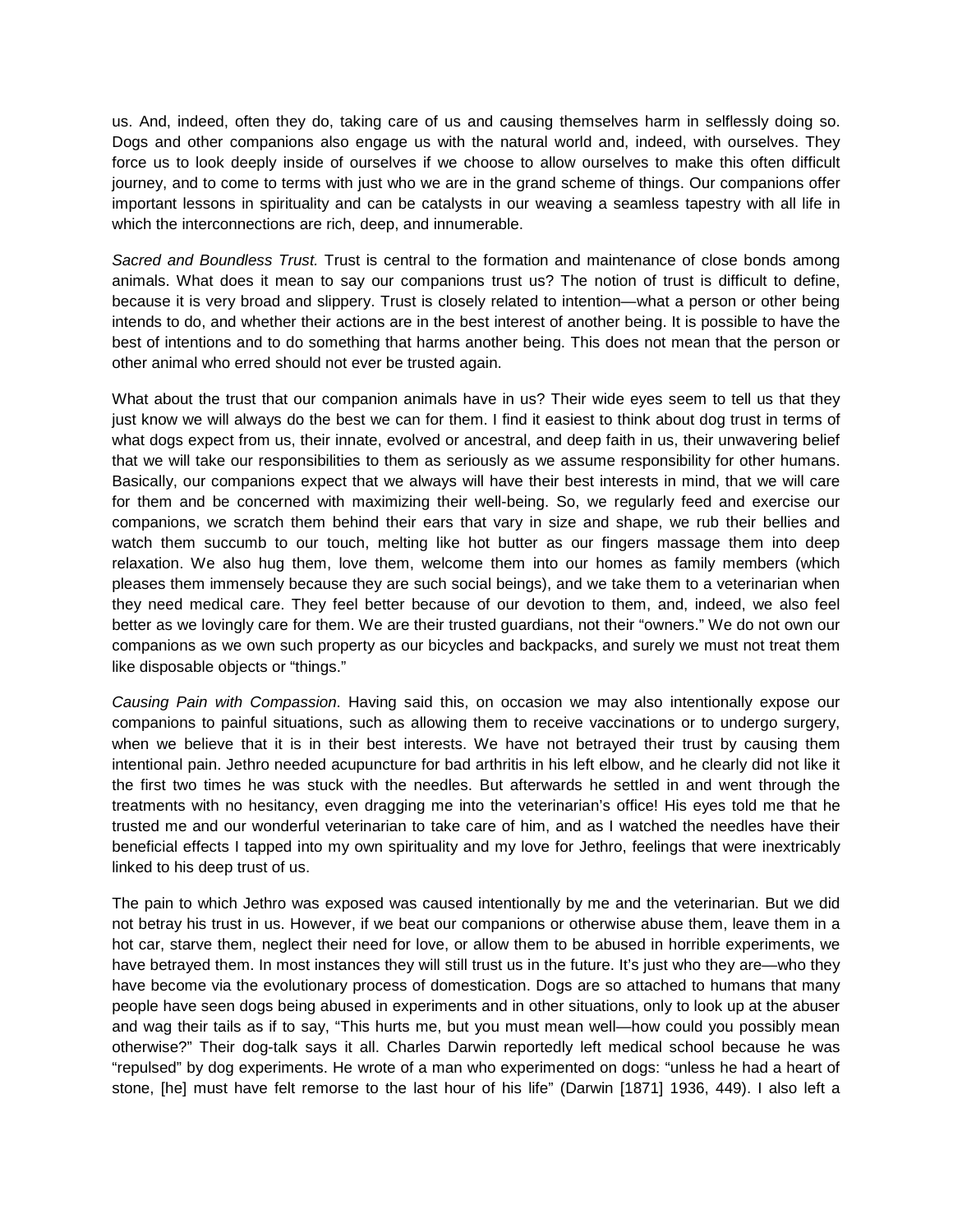graduate medical program because I did not want to kill cats or dogs as part of my education "in the name of science." I did not want to kill animals to learn about life and gave up a lifelong dream.

*Dead Dog Walking*. Our responsibilities to our companions lead us into difficult waters when we choose to end their pains and suffering, to "euthanize" them or "put them to sleep." It is when we make the decision to be responsible for the last breath of another individual that our "humanness" and spirituality are clearly shown. Let me tell you a story that brings these ideas to the fore.

For thirteen years I shared my home with Inuk, a huge white malamute. Over and over he would say to me, "Come on, Marc, it's time for a hike, or dinner, or a belly rub." I was constantly on call for him. As Inuk got older it became clear that our lives together would soon be over. The uninhibited and exuberant wagging of his huge tail that cooled me in the summer, occasionally knocked glasses off the table, and told me how happy he was would soon stop. What should I do—let him live in misery or help him die peacefully with dignity? It was my call.

Because our companions are so dependent on us, we are responsible for making difficult decisions about when to end their lives, to "put them to sleep." I have been faced with this situation many times and have anguished trying to do what is right for my buddies. Should I let them live a bit longer, or has the time really come to say good-bye? When Inuk got old and could hardly walk, eat, or hold down food, the time had come to put him out of his misery. I stopped feeding him the medicine that made him sick so he could live a few extra weeks. Instead, I fed him ice cream and cookies, and he began to thrive. But this was only a brief respite; Inuk was dying right in front of my eyes, and I knew it. Even when eating ice cream he seemed miserable.

Deciding when to end an animal's life is a real-life moral drama. There are not any dress rehearsals, and doing it once does not make doing it again any easier. Inuk knew I would do what was best for him, and I really came to feel that often he would look at me and say, "It's okay, please take me out of my misery and lessen your burden. Let me have a dignified ending to what was a great life. Neither of us feels better letting me go on like this."

Finally, I chose to let Inuk leave this earth in peace. After countless hugs and "I love you's" I recall that Inuk boldly strode into the veterinarian's office, knowing as a content "dead dog walking" what was happening, and he accepted his fate with valor, grace, and honor. I feel he also told me that the moral dilemma with which I was faced was no predicament at all, that I had indeed done all I could and that his trust in me and love for me were not compromised, but rather, perhaps, strengthened. I had made the right choice, as difficult as it was, and Inuk openly thanked me for it. He was a dog of few barks but clearly let me know how he felt in this situation.

*Killing as Healing.* I killed Inuk. No matter how one puts it, I choose to kill him with compassionate euthanasia. But Inuk's trust and love for me also helped me heal the deep psychological wounds that I suffered when I decided to help him die so as to end his suffering. In the process I faced directly the deep grief that penetrated every one of my cells, indeed permeated my entire being. The tears that poured out of my eyes and streamed down my face at the time contained the spirit and soul of Inuk, and indeed the spirits and souls of all of the other companions whose lives I chose to end in the most humane and compassionate way I knew. These companions gave me the opportunity to come to terms with my own humanness. The rituals of putting Inuk and other companions out of their misery—recognizing that their lives were nearing an end, thanking them for their companionship, trust, devotion, and love, telling them how much I valued and loved them, and coming to terms with the awesome responsibilities that I took on by sharing my life with them—were deep lessons in spirituality and love.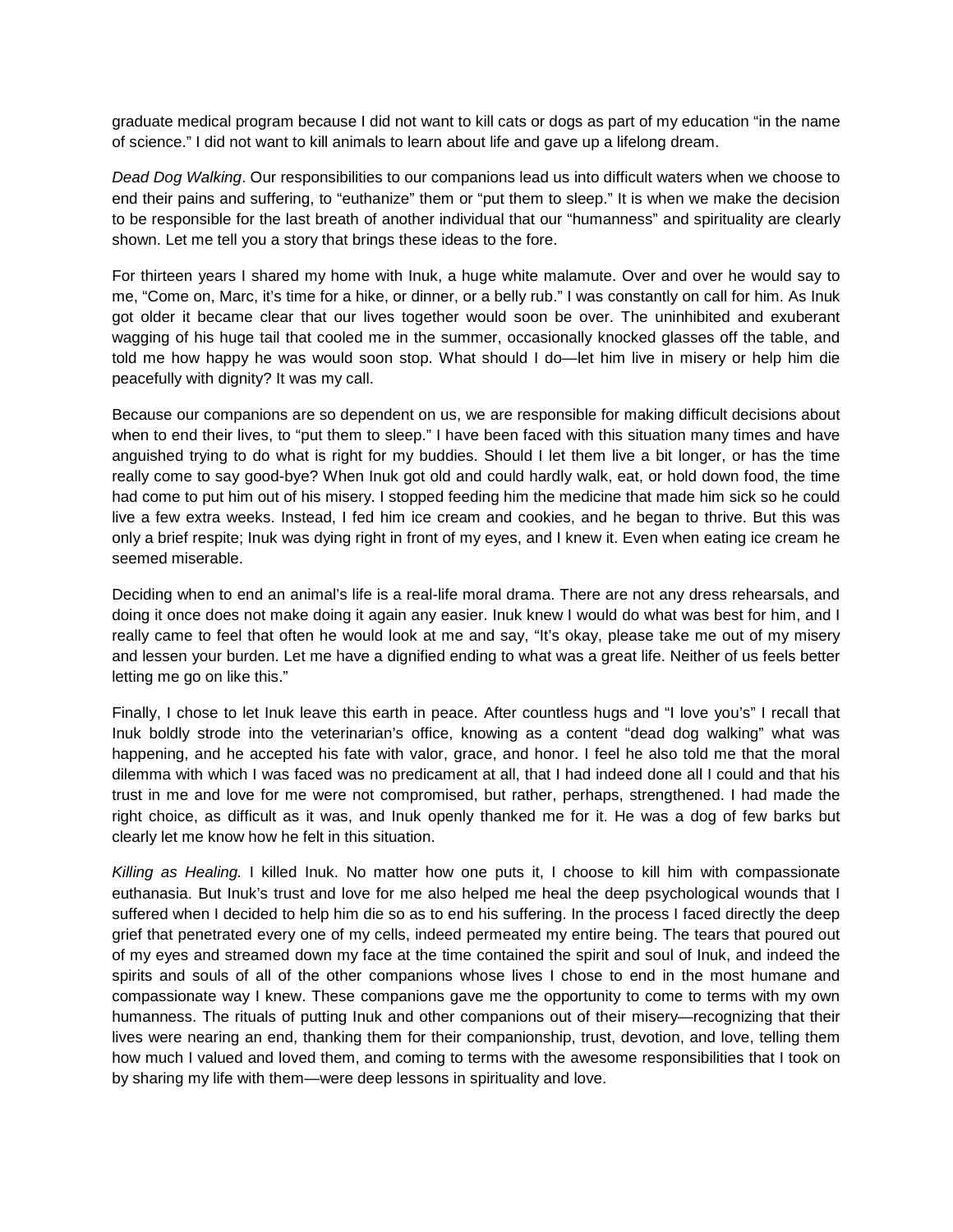#### **GIVING THANKS TO KINDRED SPIRITS**

Our animal companions are spiritual and soulful beings abounding in generosity and love. We can learn much from them about compassion, devotion, respect, spirituality, and love. By honoring a dog's trust we can tap into our own spirituality and humanness. Unfortunately, this journey entails not only filling their lives with love but mercifully taking their lives when their own spirit has died and their life's spark is gone.

Dogs and other animals tell us that they trust and love us by their actions—their willingness to allow us to do just about anything to them. It is important to remember this when we interact with them. It is a malicious double-cross to betray their inviolable trust in our having their best interests in mind. Remember that in most cases our companions will joyfully prance back for more of what we dish out, always expecting that we really do have their best interests in mind. They are that trusting and confident.

The pioneering and courageous holistic veterinarian, Allen Schoen, has recently written a wonderful and inspirational book titled *Kindred Spirits: How the Remarkable Bond between Humans and Animals Can Change the Way We Live* (2001). Schoen suggests that we "go forth and make a conscious, active effort to rejoice in the interconnectedness of all of life, every day. Love yourself by extending love to all other living beings . . . do something special to support the beauty of life on our one and only planet, Mother Earth" (p. 200). This is good, heartfelt advice, coming from a traditionally trained veterinarian who has gone beyond the narrow confines of scientific autonomy, authority, and presumed objectivity.

*Creating a Soulscape.* We severely harm our companions psychologically and physically when we let them down, neglect them, or dominate them, selfishly ignoring the deep hurt for which we are responsible. When we betray our companions' innocence and trust, our actions are ethically indefensible and we become less than human.

Our companions' hearts, like our own, are very fragile, and we must be very gentle with them. Their and our heartbeats are synchronous; we nourish one another's spirit and soul. We can never be too generous with our love for our dear and trusting companions, who are so full of forgiveness and grace and are deeply pure of heart. Indeed, by honoring our companions' trust in us and love for us we can view our own spirituality in a mirror in which all life is clearly reflected and boundlessly interconnected.

Our companions can make us more human and humane if we open ourselves to the depths of their presence and the essence of their being. So, what can we do?

Here are a few suggestions: Let us make every effort to understand and to appreciate the essence of our companions. Let us praise them openly and thank them for who they are as we embrace their lessons in compassion, devotion, respect, spirituality, and love. Their lives and ours will be richer, more fulfilled, complete, and radiant. Love will abound, and the awe-inspiring universe as a whole will become a better place—a soulscape—in which to live in harmony with all of our kin, other life, and inanimate landscapes. Surely, a more compassionate world will be a better place in which to raise our children and theirs with grace and humility.

*The Importance of Ethological Studies*. "I study foxes because I am still awed by their extraordinary beauty, because they outwit me, because they keep the wind and the rain on my face . . . because it is fun" (Macdonald 1987, 15).

In my view, we need much more than traditional science—science that is not socially responsible, science that is autonomous and authoritarian, science that fragments the universe and disembodies and alienates humans and other animals—to make headway into understanding other animals and the world at large. We need to broaden science to incorporate feeling, heart, spirit, soul, and love. Scientists need to exit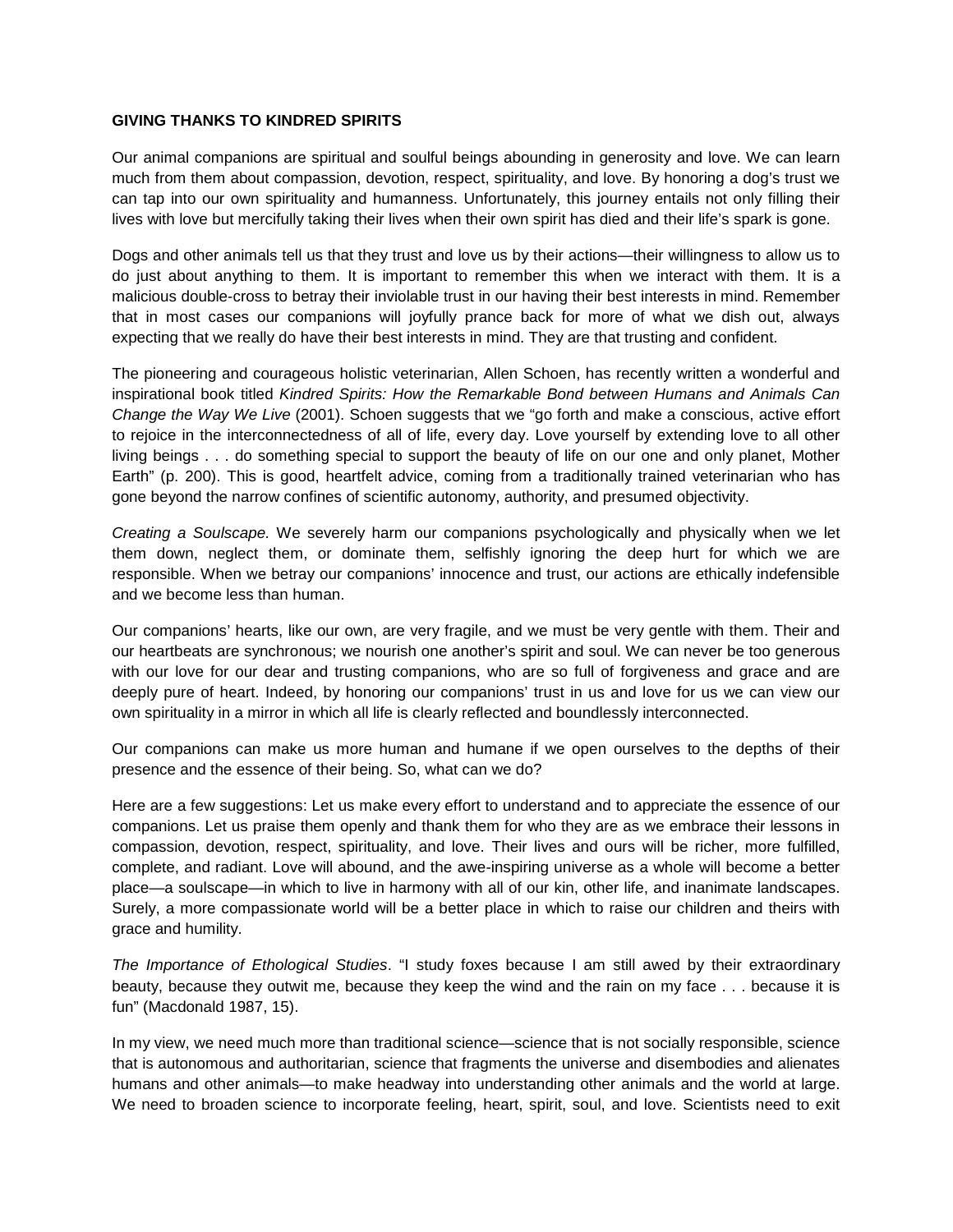their heads and go to their hearts, and science needs to open its arms to people who love the world and who have a reverence for all life. We need a science of unity; a science of reconciliation.

How we view ourselves and other animals informs how we interact with and treat our animal kin. There are many lessons to be learned. Open discussions about science, spirituality, religion, love, and God will enable us better to come to terms with who we are in this splendid, awe-inspiring universe. Ethological studies motivated by compassion, respect, understanding, appreciation, and love are needed. Some lines from a poem by Thich Nhat Hanh with which Schoen (2001) ends his book are important to consider: "We are the shared emotions of all our brethren, We are truly a kindred spirit with all of life" (p. 257). I feel blessed when I open myself to the heart, spirit, and soul of other animals (see also Randour, 2000). I feel that I am a better scientist by being open rather than (ideologically, in the dogma of science) closing the door on such rich and deep experiences. When I study coyotes I am coyote; when I study birds I am bird. Often when I stare at a tree, I am tree. There is a strong sense of oneness. We are all part of the same deeply interconnected and interdependent community in which I, the seer, am the seen, woven into a seamless tapestry of unity with interconnecting and reciprocal bonds.

# **WHERE TO FROM HERE? LOVING EARTH**

My own spirituality is based on a deep drive for a seamless unity that is motivated by compassion, respect, and love. During my brief tenure on this wondrous planet, I am more than happy to open the door of my heart to all beings. I dream of and envision a unified, peaceable kingdom—a peaceful kinship based on respect, compassion, forgiveness, and love.

I am a hard-core optimist, victimized by hope. I ache with the pains of other beings and also feel pangs when I see inanimate landscapes being destroyed. I prefer to imagine that we all live in a soulscape bounded by, and immersed in, mutual compassion, respect, grace, and love. This is how I maintain unflagging hope. I remain hopeful that we can make this a better world because we are a very special species—not *better* than other species—and that interdisciplinary discussions at many different levels of organization of who we are will make for better science, better theology, and a close and enduring marriage of the two. Indeed, we are rather petite in the large universe in which we live, petite but powerful, and we need to proceed with humility. We need to tread lightly, watching every step that we take.

It is essential to maintain hope even when things seem grim. Rather than take a doomsday view that the world won't exist in a hundred years if we fail to accept our unique responsibilities, it is even more disturbing to imagine a world in which humans and other life coexist in the absence of any intimacy and interconnectedness. Surely we do not want to be remembered as the generation that killed nature. Now is the time for everyone to work for peace with other humans, other animals, and with all of nature—for universal, planetary peace.

We can love animals more without loving people less. We need to be motivated by love and not by fear of what it will mean if we come to love animals for who they are. They need to be understood in their own worlds.

As we learn about other animals and how important they are to us, we will learn more about ourselves. This knowledge and the intense feelings they bring forth will help make us better to one another and to the planet as whole. We need to do this now and be proactive, for we have limited time. Time is not on our side mainly because we are so powerful and ubiquitous. Cooperation among representatives from different disciplines combined with holism and pluralism will surely help us learn that science and religion are not incompatible. The study of animal behavior can help us immensely.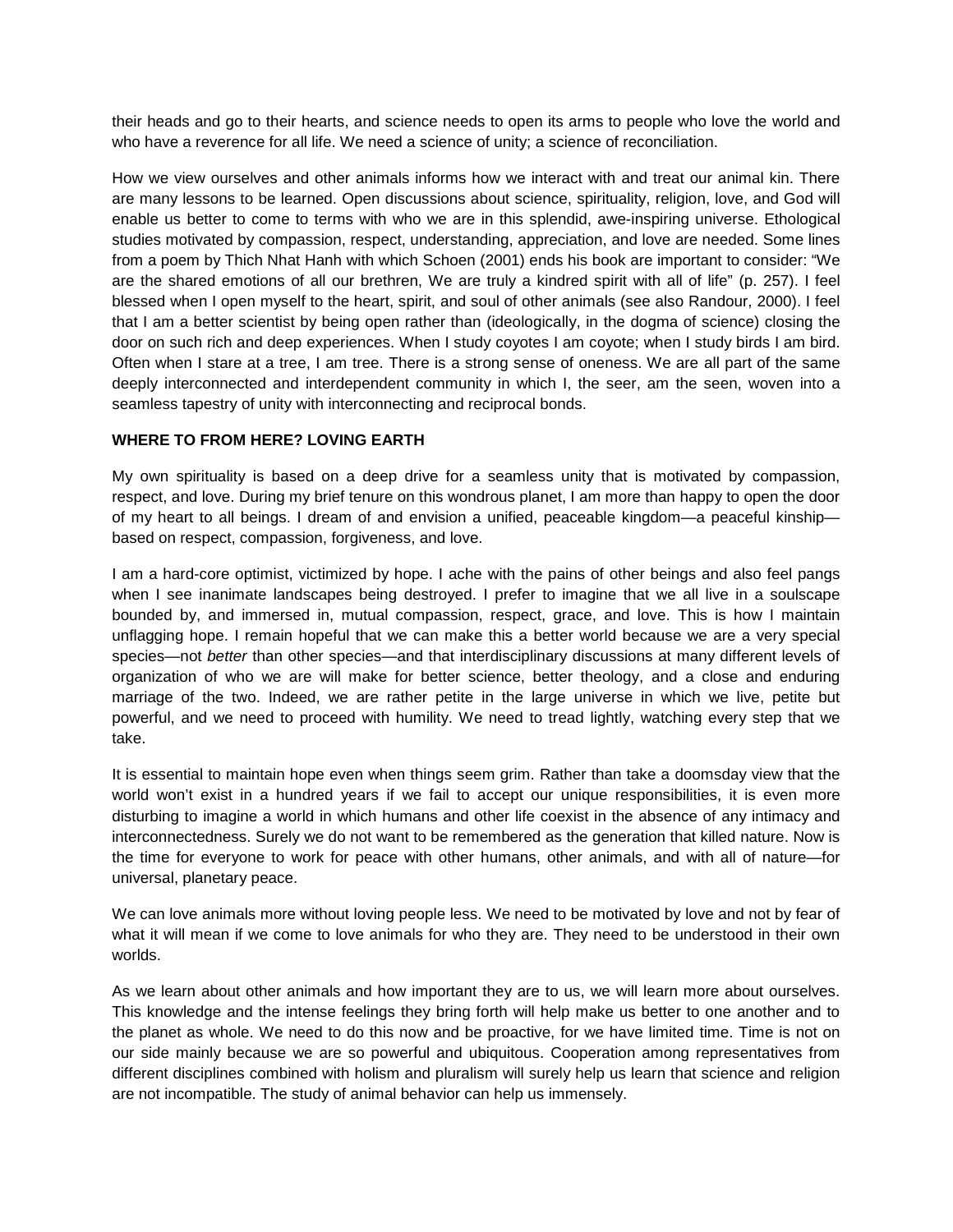If we forget that humans and other animals are all part of the same interdependent world—the more-thanhuman world (Abram 1996)—and if we forget that humans and animals are deeply connected at many levels, when things go amiss in our interactions with animals (as they surely will), and animals are set apart from and inevitably "below" humans, I feel certain that we will miss the animals more than the animal survivors will miss us. The interconnectivity and spirit of the world will be lost, and these losses will make for a severely impoverished universe.

In the end, it boils down to love. The power of love must not be underestimated as we try to reconnect with nature and other animals (Ehrenfeld 1981; Goodall 1999; Pollock 1999; Sewall 1999; Bekoff 2000a; Goodall and Bekoff in press). We must love the Earth and the universe and all of their inhabitants, animate and inanimate.

In the grand scheme of things, individuals receive what they give. If love is poured out in abundance, it will be returned in abundance, and there is no fear of exhausting the potent self-reinforcing feeling that serves as a powerful stimulant for generating compassion, respect, and more love for all life. It is important to recognize that each individual plays an essential role and that each individual's spirit and love are intertwined with the spirit and love of others. These emergent interrelationships, which transcend individuals' embodied selves, foster a sense of oneness and can work in harmony to make this a better and more compassionate world for all beings.

So, as I have argued before and will continue to argue, when animals and other wild nature lose, we all lose. We must "stroll with our kin" and not leave them in our tumultuous wake of rampant destruction (Bekoff 2000d). Holism and universal compassion and love need to replace impersonal, objective reductionism that alienates and disembodies individuals and dispenses with or fragments their hearts, their spirits, and their souls.

It is essential that we do better than our ancestors, and we surely have the resources to do so. The big question is whether we will choose to make the proactive commitment to making this a better world—a more compassionate world in which love is plentiful and shared—before it is too late.

# **NOTES**

Special thanks to Sharon Adams for talking through much of this material with me. Much of my discussion of the evolution of social morality appeared in Bekoff 2001, and some of my discussion of animal emotions appeared in Bekoff 2000c.

 $1$  At a meeting in Chicago, Illinois, in August 2000 dealing with social organization and social complexity, it was hinted to me that while my ideas about social morality are interesting, there really is no way that social carnivores could be said to be so decent—to behave (play) fairly—because it was unlikely that even nonhuman primates were this virtuous.

#### **REFERENCES**

Abram, D. 1996. *The Spell of the Sensuous: Perception and Language in a More-Than-Human World*. New York: Pantheon.

Aldis, Owen. 1975. *Play Fighting.* New York: Academic Press.

- Allen, C., and M. Bekoff. 1997. *Species of Mind: The Philosophy and Biology of Cognitive Ethology.*  Cambridge: M.I.T. Press.
- Aureli, F., and F. B. M. de Waal. 2000. *Natural Conflict Resolution*. Berkeley: Univ. of California Press.
- Aviles, L. 1999. "Cooperation and Non-linear Dynamics: An Ecological Perspective on the Evolution of Sociality." *Evolutionary Ecology Research* 1:459–77.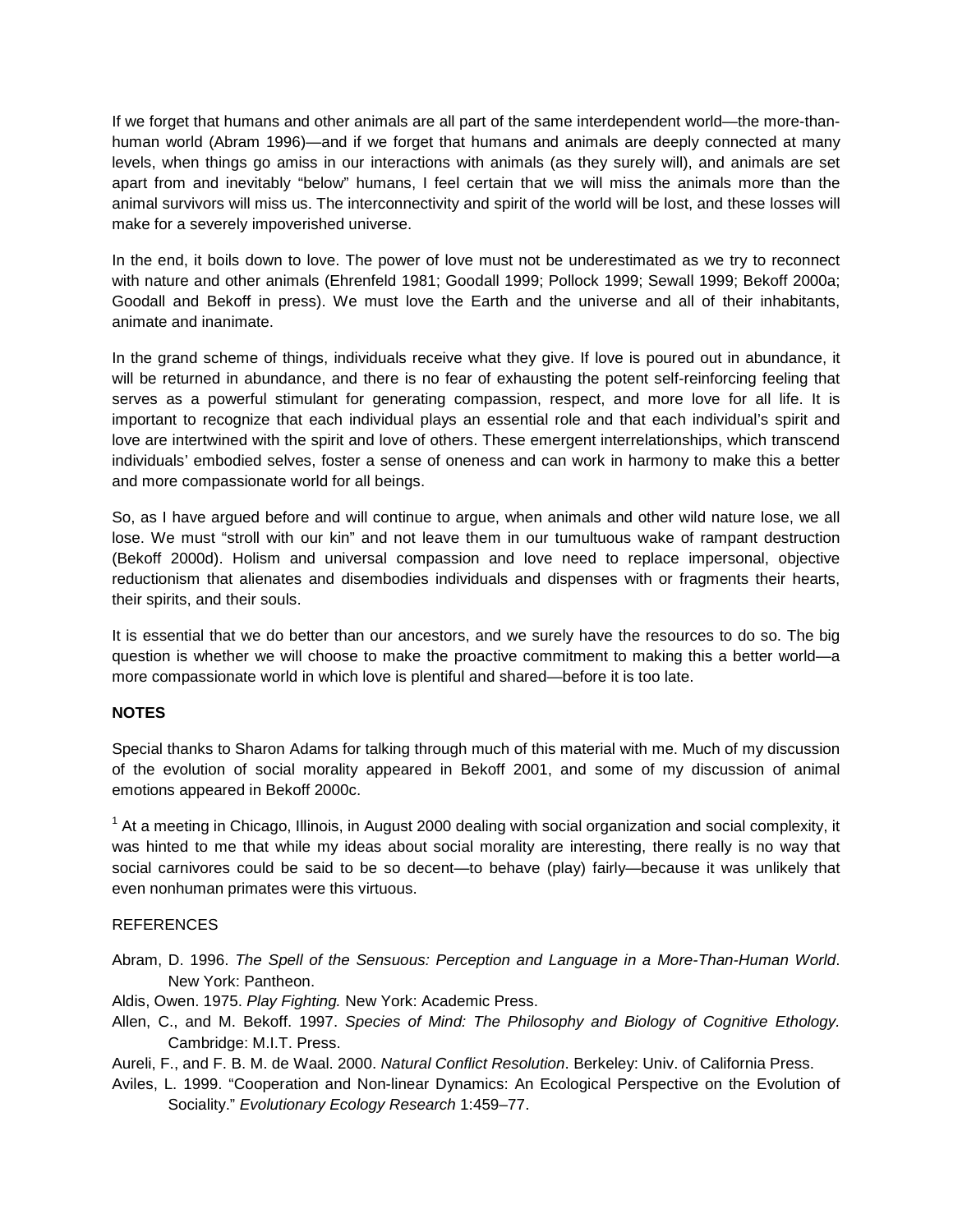Axelrod, R. 1984. *The Evolution of Cooperation.* New York: Basic Books.

- Bekoff, Marc. 1975. "The Communication of Play Intention: Are Play Signals Functional?" *Semiotica*  15:231–39.
- ———. 1977a. "Social Communication in Canids: Evidence for the Evolution of a Stereotyped Mammalian Display." *Science* 197:1097–99.
- ———. 1977b. "Mammalian Dispersal and the Ontogeny of Individual Behavioral Phenotypes." *American Naturalist* 111:715–32.
- ———. 1995. "Play Signals as Punctuation: The Structure of Social Play in Canids." *Behaviour* 132:419– 29.
- ———. 1998a. "Minding Animals." In *Responsible Conduct of Research in Animal Behavior*, ed. L. Hart, 96–116. New York: Oxford Univ. Press.
- ———. 1998b. "Deep Ethology, Animal Rights, and the Great Ape/Animal Project: Resisting Speciesism and Expanding the Community of Equals." *Journal of Agricultural and Environmental Ethics*  10:269–96.
- ———, ed. 1998c. *Encyclopedia of Animal Rights and Animal Welfare*. Westport, Conn.: Greenwood Publishers.
- ———. 2000a. "Redecorating Nature: Reflections on Science, Holism, Humility, Community, Reconciliation, Spirit, Compassion, and Love." *Human Ecology Review* 7:59–67.
- ———, ed. 2000b. *The Smile of a Dolphin: Remarkable Accounts of Animal Emotions.* New York: Random House, Discovery Books.
- ———. 2000c. "Animal Emotions: Exploring Passionate Natures." *BioScience* 50:861–70.
- ———. 2000d. *Strolling with our Kin: Speaking for and Respecting Voiceless Animals*. New York: Lantern Books.
- ———. 2001. "Social Play Behaviour, Cooperation, Fairness, Trust and the Evolution of Morality." *Journal of Consciousness Studies* 8:81–90.
- ———. In press. *Minding Animals: Science, Nature, and Heart.* New York: Oxford Univ. Press.
- Bekoff, Marc, and C. Allen. 1992. "Intentional Icons: Towards an Evolutionary Cognitive Ethology." *Ethology* 91:1–16.
- ———. 1998. "Intentional Communication and Social Play: How and Why Animals Negotiate and Agree to Play. In *Animal Play: Evolutionary, Comparative, and Ecological Perspectives*, ed. M. Bekoff and J. A. Byers, 97–114. New York: Cambridge Univ. Press.
- Bekoff, M., C. Allen, and G. M. Burghardt, eds. In press. *The Cognitive Animals.* Cambridge: M.I.T. Press.
- Bekoff, M., and J. A. Byers. 1981. "A Critical Reanalysis of the Ontogeny of Mammalian Social and Locomotor Play: An Ethological Hornet's Nest." In *Behavioral Development: The Bielefeld Interdisciplinary Project,* ed. K. Immelmann, G. W. Barlow, L. Petrinovich, and M. Main, 296–337. New York: Cambridge Univ. Press.
- Bekoff, M., and J. A. Byers, eds. 1998. *Animal Play: Evolutionary, Comparative, and Ecological Perspectives*. New York: Cambridge Univ. Press.
- Bekoff, M., and D. Jamieson. 1996. "Ethics and the Study of Carnivores." In *Carnivore Behavior, Ecology, and Evolution*, ed. J. L. Gittleman, 16–45. Ithaca, N.Y.: Cornell Univ. Press.
- Bernstein, Irwin S. 2000. "The Law of Parsimony Prevails: Missing Premises Allow Any Conclusion." *Journal of Consciousness Studies* 7:31–34.
- Boehm, C. 1999. *Hierarchy in the Forest: The Evolution of Egalitarian Behavior.* Cambridge: Harvard Univ. Press.
- Bradley, B. J. 1999. "Levels of Selection, Altruism, and Primate Behavior." *Quarterly Review of Biology*  74:171–94.
- Burghardt, Gordon M. 1991. "Cognitive Ethology and Critical Anthropomorphism: A Snake with Two Heads and Hognose Snakes that Play Dead." In *Cognitive Ethology: The Minds of Other*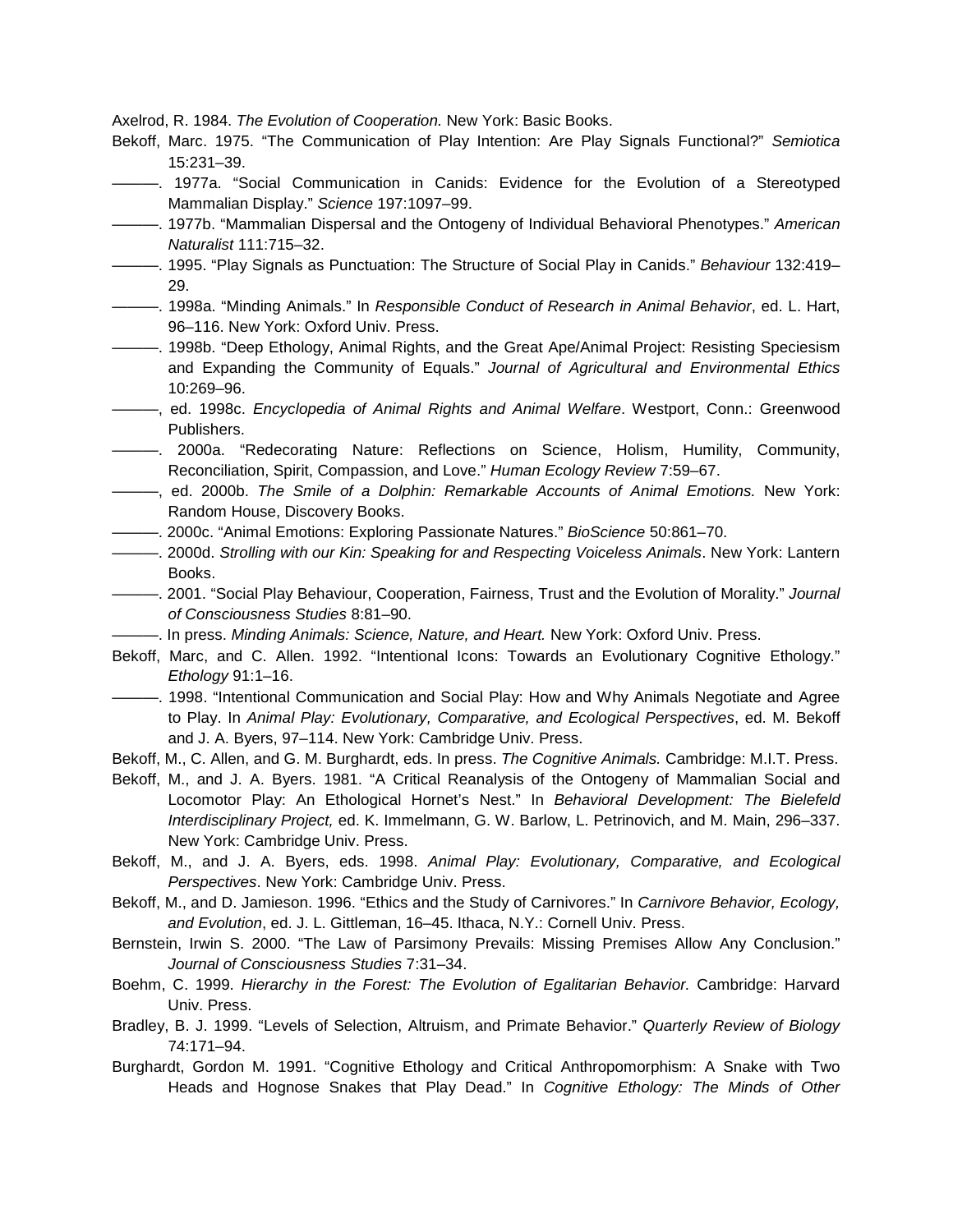*Animals—Essays in Honor of Donald R. Griffin,* ed. C. A. Ristau, 53–90. Hillsdale, N.J.: Lawrence Earlbaum Associates.

- ———. 1997. "Amending Tinbergen: A Fifth Aim for Ethology." In *Anthropomorphism, Anecdote, and Animals: The Emperor's New Clothes?* ed. R. W. Mitchell, N. Thompson, and L. Miles, 254–76. Albany: SUNY Press.
- ———. In press. *The Genesis of Play.* Cambridge: M.I.T. Press.

Cabanac, Michel. 1999. "Emotion and Phylogeny." *Journal of Consciousness Studies* 6:176–90.

- ———. 2000. "Emotional Fever." In *The Smile of a Dolphin: Remarkable Accounts of Animal Emotions,*  ed. M. Bekoff, 194–97*.* New York: Random House, Discovery Books.
- Cavalieri, P., ed. 1998. Special issue devoted to nonhuman personhood. *Etica & Animali.*

Cavalieri, P., and P. Singer, eds. 1993. *The Great Ape Project.* London: Fourth Estate.

Comstock, W. P. 1947. "Peculiar Behavior of a Red Fox." *Journal of Mammalogy* 28:405.

cummings, e e. 1953. *Six Non-lectures*. Cambridge, Mass.: Harvard Univ. Press.

Dalai Lama. 1999. *The Path to Tranquility: Daily Wisdom.* New York: Viking Arkana.

Damasio, Antonio. 1999a. *The Feeling of What Happens: Body and Emotion in the Making of Consciousness*. New York: Harcourt Brace.

———. 1999b. "How the Brain Creates the Mind." *Scientific American* 281:112–17.

Darwin, Charles. 1859. *On the Origin of Species By Means of Natural Selection.* London: Murray.

———. [1871] 1936. *The Descent of Man and Selection in Relation to Sex*. New York: Random House.

———. [1872] 1998. *The Expression of the Emotions in Man and Animals.* 3d ed. Introduction, Afterword, and Commentaries by Paul Ekman. New York: Oxford Univ. Press.

Degrazia, D. 1997. "Great Apes, Dolphins, and the Concept of Personhood." *The Southern Journal of Philosophy* 35:301.

- Dugatkin, L. A. 1997. *Cooperation Among Animals: An Evolutionary Perspective.* New York: Oxford Univ. Press.
- Dugatkin, L. A., and M. Bekoff. Forthcoming. "The Evolution of Fairness: A Game-Theoretic Model."

Ehrenfeld, D. 1981. *The Arrogance of Humanism.* New York: Oxford Univ. Press.

Fagen, Robert. 1981. *Animal Play Behavior*. New York: Oxford Univ. Press.

———. 1993. "Primate Juveniles and Primate Play." In *Juvenile Primates: Life History, Development, and Behavior,* ed. M. E. Pereira and L. A. Fairbanks, 183–96. New York: Oxford Univ. Press.

Flack, J. C., and Frans de Waal. 2000. "Any Animal Whatever: Darwinian Building Blocks of Morality in Monkeys and Apes." *Journal of Consciousness Studies* 7:1–29.

Forster, D. In press. "Distributed Cognition in Olive Baboons: A Systems Approach to Mind." In *The Cognitive Animals*, ed. M. Bekoff, C. Allen, and G. M. Burghardt. Cambridge: M.I.T. Press.

Francione, G. 2000. *Introduction to Animal Rights: Your Child or the Dog.* Philadelphia: Temple Univ. Press.

- Frith, Chris, and Uta Frith. 1999. "Interacting Minds—A Biological Basis." *Science* 286: 1692–95.
- Gallese, Vittorio. 1998. "Mirror Neurons, from Grasping to Language." *Consciousness Bulletin* (Fall), 3-4.
- Gallese, Vittorio, and Alvin Goldman. 1998. "Mirror Neurons and the Simulation Theory of Mind-Reading." *Trends in Cognitive Science* 2:493–501.
- Gibbons, M. 1999. "Science's New Social Contract with Society." *Nature* 402:C81–C84.
- Goodall, Jane. 1990. *Through a Window*. Boston: Houghton Mifflin.

———. 1999. *Reason for Hope: A Spiritual Journey.* New York: Warner Books.

———. 2000. "Pride Goeth Before a Fall." In *The Smile of a Dolphin: Remarkable Accounts of Animal Emotions*, ed. M. Bekoff, 166–67*.* New York: Random House, Discovery Books.

Goodall, Jane, and Marc Bekoff. In press. *Ten Covenants*. San Francisco: HarperCollins.

Gould, S. J., and E. A. Lloyd. 1999. "Individuality and Adaptation across Levels of Selection: How Shall We Name and Generalize the Unit of Darwinism?" *Proceedings of the National Academy of Sciences* 96:11904-09.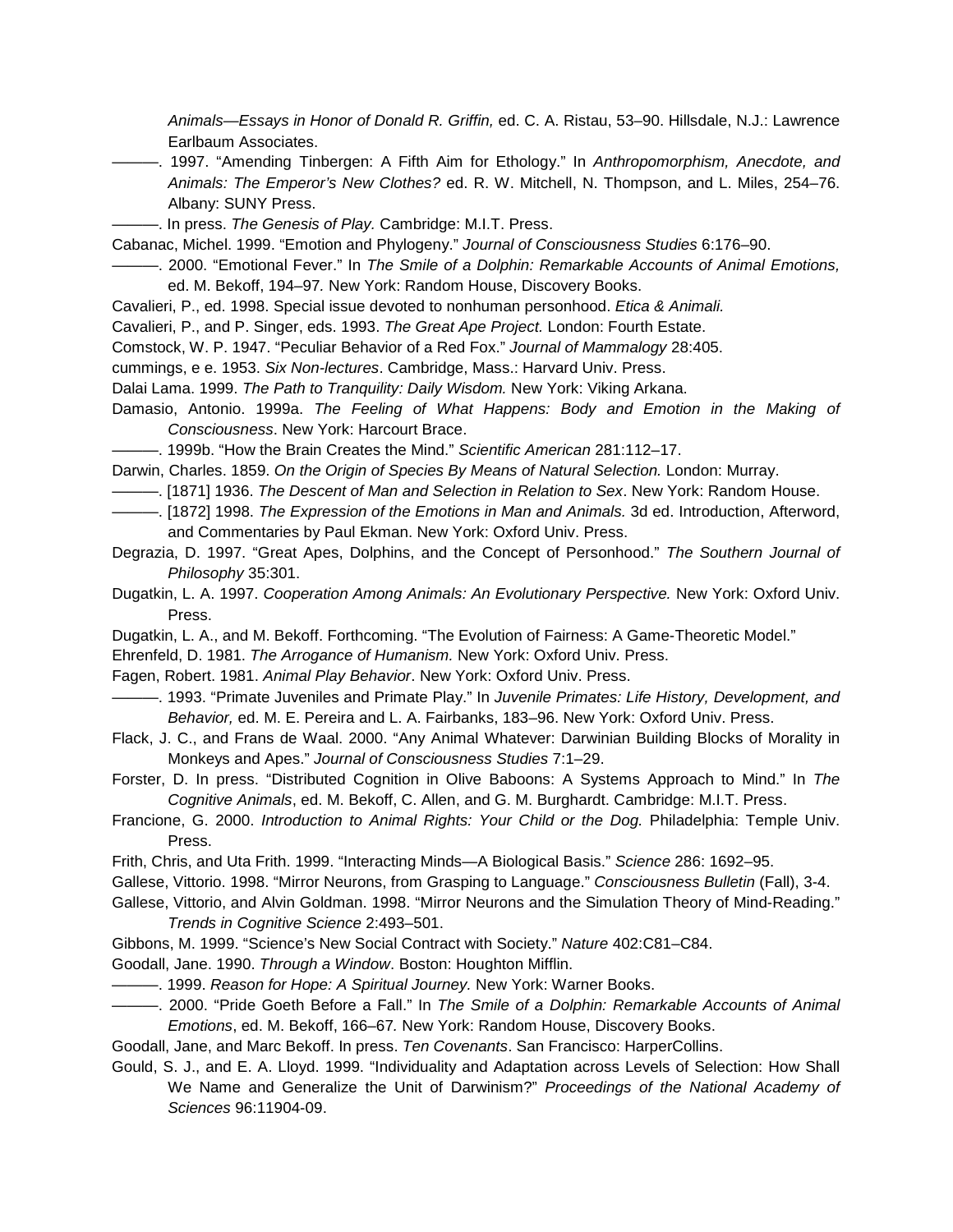- Gruen, Lori. In press. "The Morals of Animal Minds." In *The Cognitive Animals*, ed. M. Bekoff, C. Allen, and G. M. Burghardt. Cambridge: M.I.T. Press.
- Güzeldere, G., and E. Nahmias. In press. "Darwin's Continuum and the Building Blocks of Deception." In *The Cognitive Animals*, ed. M. Bekoff, C. Allen, and G. M. Burghardt. Cambridge: M.I.T. Press.
- Hauser, Marc. 2000. "A Lover's Embarrassment?" In *The Smile of a Dolphin: Remarkable Accounts of Animal Emotions*, ed. M. Bekoff, 200–201*.* New York: Random House, Discovery Books.
- Heinrich, Bernd. 1999. *Mind of the Raven: Investigations and Adventures with Wolf-Birds*. New York: Cliff Street Books.
- Hill, H. L., and M. Bekoff. 1977. "The Variability of Some Motor Components of Social Play and Agonistic Behaviour in Eastern Coyotes, *Canis latrans* var." *Animal Behaviour* 25:907–9.
- Hill, Julia Butterfly. 2000. *The Legacy of Luna.* San Francisco: HarperCollins.
- Kitchen, D. M., and C. Packer. 1999. "Complexity in Vertebrate Societies." In *Levels of Selection in Evolution*, ed. L. Keller, 176–96. Princeton, N.J.: Princeton Univ. Press.
- Leigh, E. G. Jr. 1999. "Levels of Selection, Potential Conflicts, and Their Resolution: Role of the 'Common Good.'" In *Levels of Selection in Evolution*, ed. L. Keller, 15–30. Princeton, N.J.: Princeton Univ. Press.
- Lorenz, K. Z. 1991. *Here I Am—Where Are You*? New York: Harcourt Brace Jovanovich.
- Lorimer, D. 1999. "Introduction: From Experiment to Experience." In *The Spirit of Science: From Experiment to Experience*, ed. D. Lorimer, 17–29. New York: Continuum.
- Macdonald, David. 1987. *Running with the Fox*. New York: Facts on File.
- Mackey, B. G. 1999. "Environmental Scientists, Advocacy, and the Future of Earth." *Environmental Conservation* 26:245–49.
- Marler, Peter. 1996. "Social Cognition: Are Primates Smarter than Birds?" In *Current Ornithology*, vol. 13, ed. V. Nolan Jr. and E. D. Ketterson, 1–32. New York: Plenum Press.
- Mayr, E. 2000. "Darwin's Influence on Modern Thought." *Scientific American* 283:67–71.
- McRae, M. 2000. "Central Africa's Orphaned Gorillas: Will They Survive the Wild?" *National Geographic*  197:84–97.
- Mech, David. 1970. *The Wolf*. Garden City, N.Y.: Doubleday.
- Moser, Anton. 2000. "The Wisdom of Nature in Integrating Science, Ethics and the Arts." *Science and Engineering Ethics* 6:365–82.
- Motluk, A. 2001. "Read My Mind." *New Scientist* 169:22–26.
- Panksepp, Jaak. 1998. *Affective Neuroscience*. New York: Oxford Univ. Press.
- ———. 2000. "The Rat Will Play." In *The Smile of a Dolphin: Remarkable Accounts of Animal Emotions*, ed. M. Bekoff*,* 146–47. New York: Random House, Discovery Books.
- Pellis, S. In press. "Keeping in Touch: Play Fighting and Social Knowledge." In *The Cognitive Animals*, ed. M. Bekoff, C. Allen, and G. M. Burghardt. Cambridge: M.I.T. Press.
- Peterson, Gregory R. 1999. "The Evolution of Consciousness and the Theology of Nature." *Zygon: Journal of Religion and Science* 34 (June): 283–306.
- ———. 2000. "God, Genes, and Cognizing Agents." *Zygon: Journal of Religion and Science* 35 (September): 469–80.
- Phillips Mary T. 1994. "Proper Names and the Social Construction of Biography: The Negative Case of Laboratory Animals." *Qualitative Sociology* 17:119–42.
- Pollock, R. 1999. *The Missing Moment: How the Unconscious Shapes Modern Science.* Boston: Houghton Mifflin.
- Poole, Joyce. 1998. "An Exploration of a Commonality between Ourselves and Elephants." *Etica & Animali* 9:85–110.
- Power, T. G. 2000. *Play and Exploration in Children and Animals.* Hillsdale, N.J.: Lawrence Erlbaum Associates.